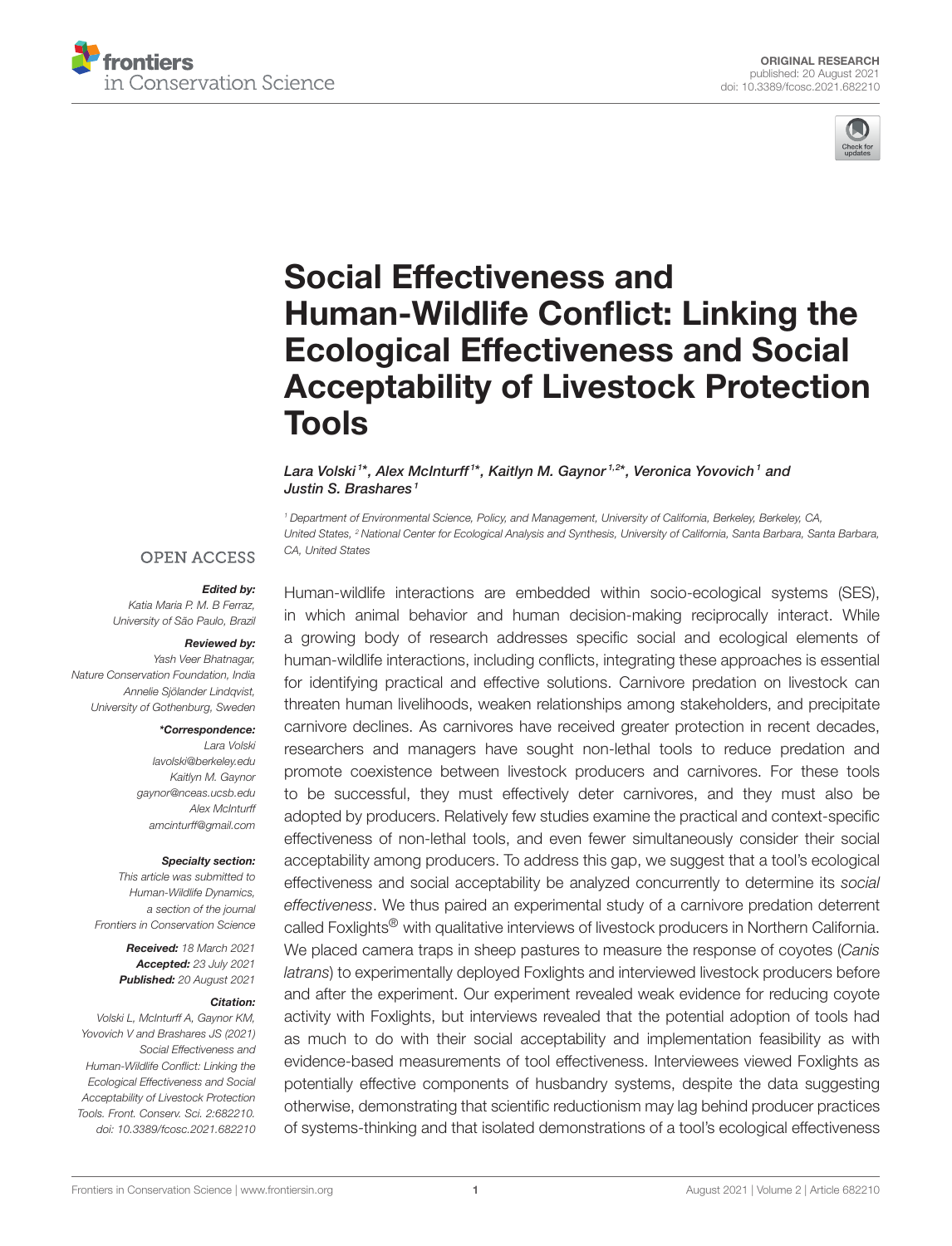do not drive tool adoption. Future empirical tests of non-lethal tools should better consider producers' perspectives and acknowledge that data-based tests of ecological effectiveness alone have a limited place in producer decision-making. Iteratively working with producers can build trust in scientific outputs through the research process itself.

Keywords: human-wildlife conflict, human-wildlife interactions, conservation planning, monitoring and evaluation, human dimensions of wildlife, conservation social science, non-lethal control, socio-ecological system

#### INTRODUCTION

Human-wildlife conflict (HWC) can drive wildlife declines and threaten human livelihoods. Large carnivores are particularly susceptible to declines due to conflict because their large ranges, carnivorous diets, and adaptability have put them into frequent contact with people [\(Ripple et al., 2014;](#page-16-0) [Wolf and Ripple, 2017\)](#page-16-1). The loss of these species can in turn transform ecosystems and trigger collapses [\(Estes et al., 2011\)](#page-15-0). HWC and the coupled human-natural systems in which conflicts occur are driven by a dynamic array of interconnected social and ecological elements, in what is referred to as socio-ecological systems or SES [\(Berkes and Folke, 2003;](#page-14-0) [Ostrom, 2009;](#page-16-2) [Lischka et al.,](#page-15-1) [2018\)](#page-15-1). For example, while the behavioral and spatial dynamics of carnivores and their livestock prey may be understood through an ecological lens [\(Wilkinson et al., 2020\)](#page-16-3), the arena in which these species encounter one another is shaped by past and current land and livestock management practices that are selected through separate and complex social, political and economic processes. Conflict poses considerable challenges for those who bear the costs associated with carnivore conservation (Muhly and Musiani, [2009\)](#page-15-2) and is deeply embedded within the value systems and identities of people who have personal and family histories in agricultural production [\(Widman and Elofsson,](#page-16-4) [2018\)](#page-16-4). The traditional roles that conflict management has played in agricultural contexts have been profoundly meaningful, and the symbolic threat of carnivores can be as important as economic hardship in dictating the terms of conflict (Skogen et al., [2019\)](#page-16-5). Thus, integrating the disparate elements of HWC and the feedbacks that link them requires transcending the barriers that have traditionally divided social and bio-physical sciences [\(Dickman, 2010;](#page-14-1) [Redpath et al., 2012\)](#page-16-6).

There has been a push for applied research on tools to mitigate conflict, but much of this research misses the socio-ecological nature of the problem. For example, livestock-carnivore conflict is one of the most pervasive forms of HWC (Inskip and Zimmermann, [2009;](#page-15-3) [Lute et al., 2018\)](#page-15-4) and management strategies in North America have long relied on lethal strategies aiming to reduce carnivore numbers or eradicate them completely [\(Reynolds and Tapper, 1996;](#page-16-7) [Berger, 2006;](#page-14-2) [Barnes, 2015\)](#page-14-3). These strategies have recently become less viable for a variety of social reasons [\(Berger, 2006;](#page-14-2) [McManus et al., 2015;](#page-15-5) [Slagle et al.,](#page-16-8) [2017;](#page-16-8) [Lute et al., 2018\)](#page-15-4) and ecological reasons [\(Bergstrom,](#page-14-4) [2017;](#page-14-4) [Lennox et al., 2018;](#page-15-6) [Moreira-Arce et al., 2018\)](#page-15-7). As many carnivore populations in the United States are recovering, wildlife managers and livestock producers require new strategies to protect both livestock and carnivores.

Non-lethal livestock protection has become a central focus of a growing body of research dedicated to carnivore conservation. Research suggests that non-lethal strategies may protect livestock as well as or better than lethal strategies, and there has been an effort to understand their effectiveness by ecological metrics [\(Miller et al., 2016;](#page-15-8) [Treves et al., 2016;](#page-16-9) [Eklund et al., 2017;](#page-15-9) [Moreira-Arce et al., 2018;](#page-15-7) [van Eeden et al., 2018\)](#page-16-10). Perhaps more importantly, many livestock producers believe that non-lethal strategies are only slightly effective at best and seldom longlasting [\(Scasta et al., 2017\)](#page-16-11), which has prompted researchers to call for new empirical studies to convince stakeholders of the value of non-lethal approaches. But these calls often assume that the adoption of tools by stakeholders is singularly guided by their access to conclusive science.

Social acceptability is an important dimension of these nonlethal conflict mitigation tools, as the effectiveness of a tool matters little if producers do not use it. While it is possible that empirical demonstrations of effectiveness may lead to greater adoption of non-lethal strategies [\(Baker et al., 2008\)](#page-14-5), producers' decisions are not usually informed by academic research (Knapp and Fernandez-Gimenez, [2009\)](#page-15-10) and scientific evidence is often contested or dismissed when social conflict is intense (Woodroffe and Redpath, [2015\)](#page-16-12). Despite the growing scientific understanding of the ecological effectiveness of livestock protection tools, it is unclear whether and how this expanding body of literature influences which tools producers use, as the limits of a tool's applications are also driven by attitudes, values, context, and social networks [\(Wilmer and Fernández-Giménez, 2015;](#page-16-13) Pooley et al., [2016;](#page-16-14) [Lozano et al., 2019\)](#page-15-11). Broadening the definition of effectiveness to necessarily include the willingness of stakeholders to adopt tools will require a better understanding of how and why livestock producers make husbandry decisions, how knowledge is transferred and evaluated, and what social and ecological elements inform the social acceptability of a tool. Areas where attitudes and scientific data diverge indicate targets for stakeholder engagement and collaboration.

To investigate how the ecological effectiveness and social acceptability of a non-lethal tool interact to inform an integrated metric of social effectiveness, we paired an experiment testing the ecological effectiveness of a predation deterrent (Foxlights®; Bexley North, Australia) with livestock producer interviews in Northern California. We conducted qualitative interviews both before and after sharing the scientific results of the non-lethal tool's ecological effectiveness because this can be a powerful way to examine how science is integrated into a producer's decisionmaking process [\(Drury et al., 2011;](#page-15-12) [Wutich et al., 2019;](#page-16-15) [Martin,](#page-15-13) [2020\)](#page-15-13). Foxlights are predation deterrents that flash randomly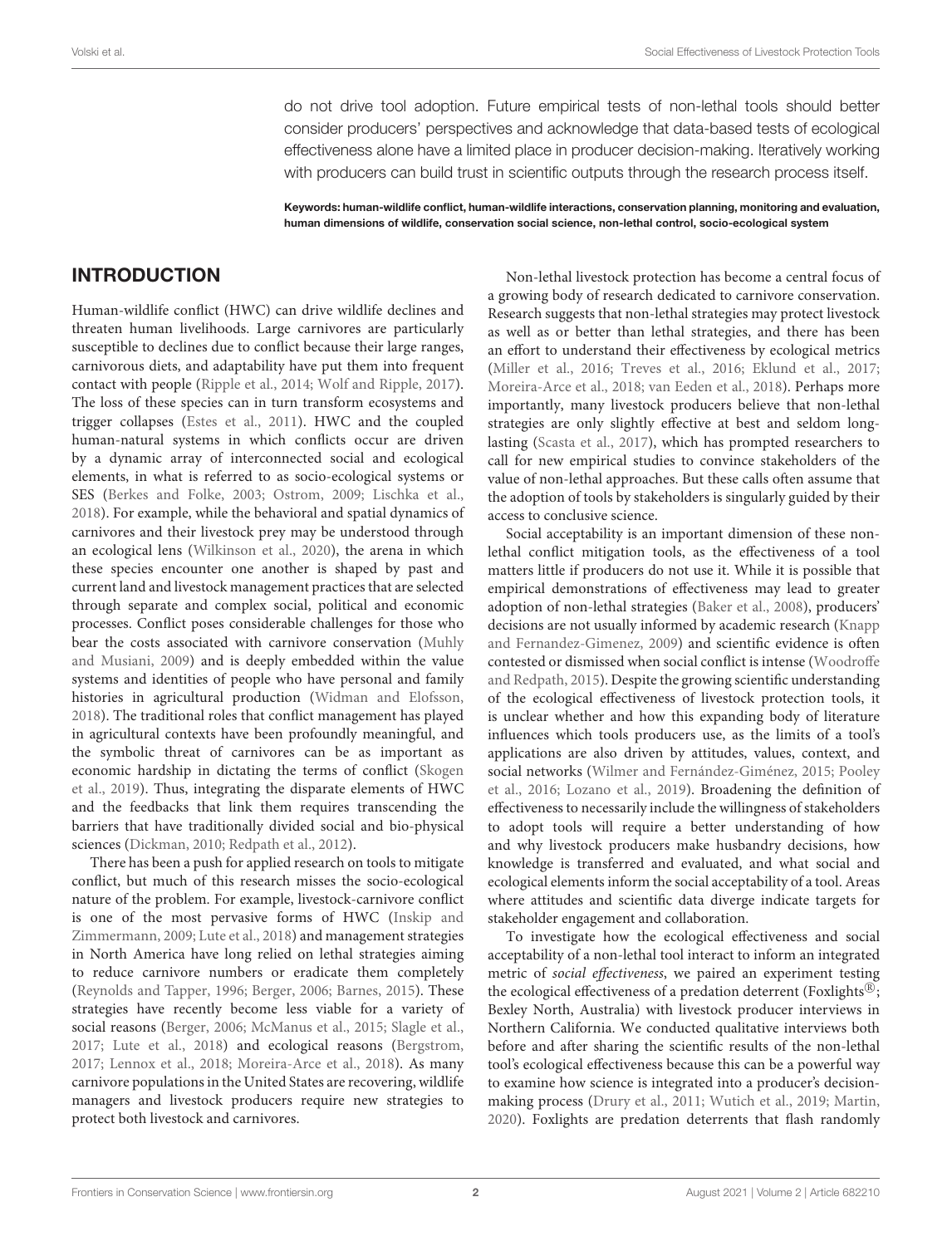timed and colored lights in all directions from sundown to sunup to mimic lights that are associated with human presence, and are designed to be used based on line-of-sight. We chose Foxlights because of their reported ecological effectiveness [\(Ohrens et al.,](#page-15-14) [2019a;](#page-15-14) [Naha et al., 2020\)](#page-15-15) and growing popularity. We evaluated the effects of Foxlights on coyote (Canis latrans) activity in a sheep production operation in Northern California, as coyotes pose the most significant predation risk in this geographical context [\(USDA, 2015\)](#page-16-16).

We then sought to reciprocally combine our ecological examination of Foxlights with our qualitative approach to estimating social acceptability to produce an integrated socioecological understanding of tool adoption. In addition to testing whether Foxlights reduced local coyote activity, we aimed to better understand how producers make decisions, the role empirical science plays in that process, and what other socio-ecological factors serve as opportunities and barriers to tool adoption. We also examined whether our iterative integration of stakeholder knowledge improved receptivity to empirical findings and improved the trustworthiness of both the research and researchers. This situation assessment serves multiple goals, as it can be used to inform the monitoring and evaluation component of a planning cycle, provide a new and transdisciplinary approach to tool evaluation, and reveal how stakeholders may respond to tool recommendations. In the following sections, we will draw from various theories in the field to explain how ecological effectiveness and social acceptability can be used to define social effectiveness, describe our qualitative and empirical methods, present the results of the interviews and the Foxlights study, and then summarize how the empirical study and the interviewees' perspectives demonstrate the value of a systems-oriented approach to tool evaluation that accounts for social effectiveness.

# THEORETICAL FOUNDATIONS OF SOCIAL **EFFECTIVENESS**

Multiple theoretical perspectives guided our research. We primarily used a socio-ecological systems (SES) approach to evaluate a given tool's ability to mitigate conflict and promote coexistence, acknowledging that human and animal behaviors are informed by both social and ecological dynamics and feedbacks. Thus, we viewed producer-carnivore conflict as an interaction of humans and animals, whose respective attributes and behaviors have co-developed across overlapping spatial and temporal scales. We used the definition presented by Carter and Linnell [\(2016\)](#page-14-6) to understand coexistence as a "dynamic but sustainable state" that involves adjusting human interactions with wildlife to ensure co-adaptation, suggesting that coexistence with wildlife requires more intention than merely existing in the same place at the same time. Just as [Lischka et al. \(2018\)](#page-15-1) accounted for the bidirectional impacts of social and ecological processes on black bear conflict with homeowners, we too acknowledged the individual agency of both producers and coyotes as well as wide-ranging external influences on their behavior. For example, coyote presence in Northern California is impacted by ecosystem characteristics, such as topography and prey abundance, as well as by societal drivers that include tolerance for coyotes [\(Bruskotter and Wilson, 2014\)](#page-14-7) and patterns of human development. This SES approach thus highlights the need to understand both the social and ecological factors that contribute to conflict and, most importantly, conflict-mitigation.

We propose the term social effectiveness that incorporates both ecological effectiveness and social acceptability. An examination of a tool's social effectiveness will fill multiple lacunae in the field of HWC. Currently, not enough is known about which tools are ecologically effective, even less is known about tools' social acceptability, and the field is lacking work that addresses both of these questions simultaneously [\(Hartel et al., 2019\)](#page-15-16). In our study, we defined ecological effectiveness as the ability of Foxlights to deter coyotes from pastures. We defined social acceptability following [Shindler and Brunson \(2004\)](#page-16-17) as an ever-evolving process that helps determine the adoption of any particular policy, program, or tool. Social acceptability is not an active area of research within HWC, but several theories suggest its potential importance to this field and point to the need for empirical research on the topic. These theories include hazard acceptance models, human dimensions of wildlife, taskscapes, and diffusion theory, among others. Key components of social acceptability identified both in our research and others include social trust, values and attitudes, context and systems, information transfer, and the research process itself. Here we define these key components as they relate to our study.

# Social Trust

Social trust is a major, if not the major, component of social acceptability. Given that HWC does not always involve human conflicts with wildlife but can also entail conflicts between humans over wildlife conservation issues (Redpath et al., [2015;](#page-16-18) [Slagle and Bruskotter, 2019\)](#page-16-19), it follows that social trust among stakeholders can override all factors when it comes to determining the social acceptability of a proposed solution [\(Shindler and Brunson, 2004\)](#page-16-17). Social trust is defined as a decision-making heuristic that involves conferring some responsibility to an outside entity for things out of one's control, and can be used to examine perceptions of risk and acceptance of new technology [\(Siegrist, 2000;](#page-16-20) [Siegrist et al., 2000\)](#page-16-21). It is an adaptive process that takes time, requires multiple opportunities for interaction, and is linked with knowledge, honesty, and care [\(Peters et al., 1997\)](#page-16-22). Social trust is a primary component of the hazard-acceptance model, a psychological model that claims that tolerance for large carnivores is informed by an array of factors including social trust, affect for species, risk perceptions, and tradeoffs [\(Bruskotter and Wilson, 2014;](#page-14-7) Slagle and Bruskotter, [2019\)](#page-16-19). In their definition of social acceptability, [Shindler and Brunson \(2004\)](#page-16-17) identify many of the elements of the hazard acceptance model without naming the term. Given the role of social trust in determining individuals' willingness to rely on external decision-makers, it follows that trust for the researchers studying a particular tool could lead to lower perceived risk in adopting the tool. To build social trust, [Bruskotter and Wilson \(2014\)](#page-14-7) recommend highlighting shared fundamental values and goals, and [Shindler and Brunson \(2004\)](#page-16-17)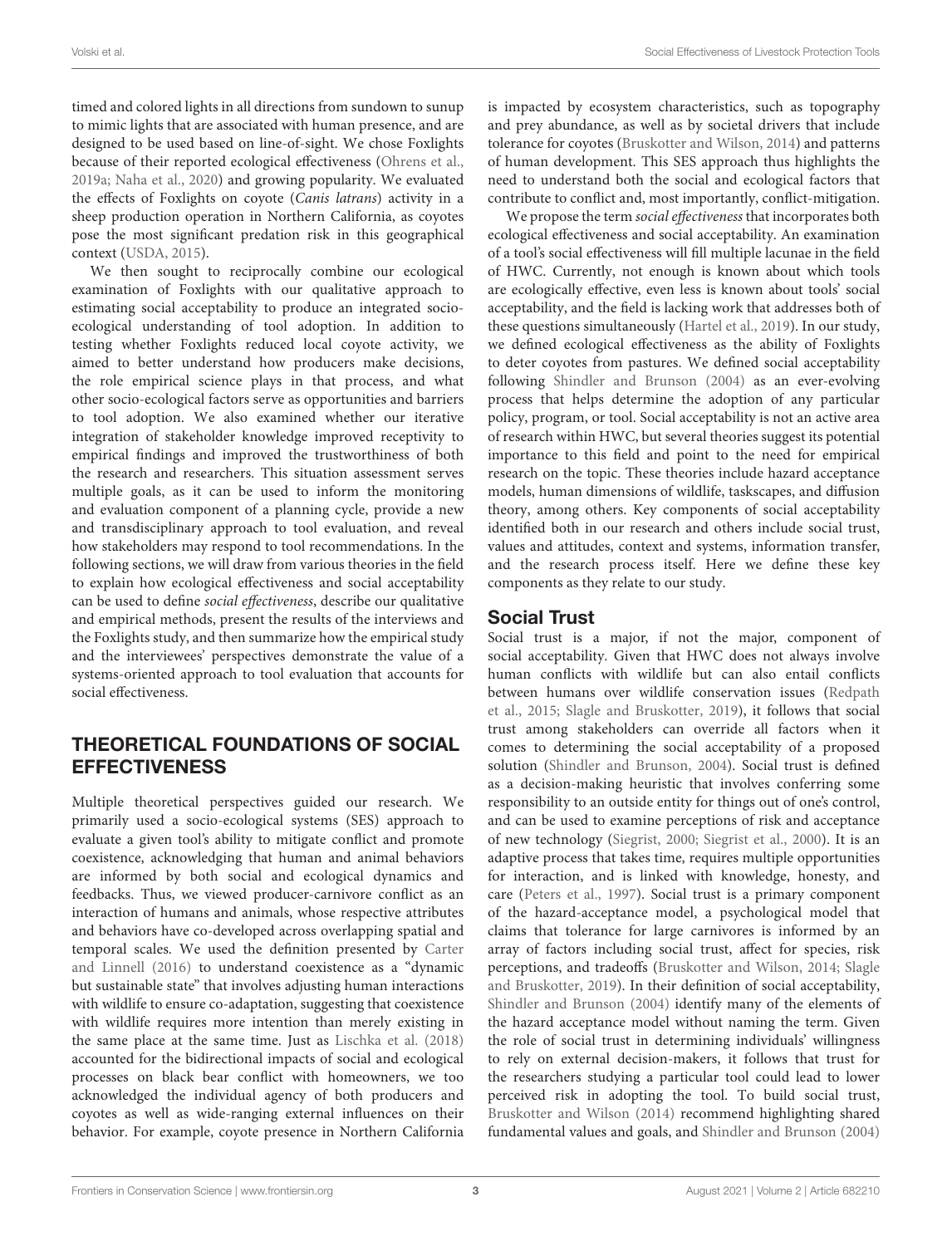emphasize the importance of cumulative interactions over time. Social trust is especially pertinent to our study, as the social acceptability of a tool is ultimately individually determined (though informed by broader cultural and ecological contexts), and we forged trust with the individual producers over the course of iterative interviews.

#### Attitudes and Values

Social acceptability is also conditioned by attitudes and values. Here we draw from theories in the field of human dimensions of wildlife (HDW). In particular, we build on research that considers the roles of attitudes and values in informing why humans behave the way they do with regard to wildlife, what human behaviors lead to conflicts, and how human behavior might be influenced to minimize conflict [\(Manfredo et al., 1995;](#page-15-17) [Decker et al., 2012;](#page-14-8) [Dietsch et al., 2019;](#page-14-9) [Hiroyasu et al., 2019\)](#page-15-18). Attitudes are favorable or unfavorable dispositions toward an action. For example, a positive attitude toward carnivores may explain behaviors like reluctance to employ lethal means of carnivore control. Attitudes are in turn guided by values, which are fundamental, consistent belief systems that transcend specific situations. For example, one's positive attitude toward carnivores may be based on values of mutualism, which is a belief system associated with egalitarian views of wildlife and a conviction that human activity should be limited for the sake of wildlife protection [\(Manfredo et al.,](#page-15-19) [2017\)](#page-15-19). Attitudes and values are unique to individuals and inform their identities, but values also exist along a continuum and can reflect broader shifts among groups of people. An example is the Western post-WWII movement toward mutualist values from more traditional domination values, which are linked to a belief that wildlife exist for human use. This value shift has resulted in a recent backlash among those with traditional wildlife values, often out of a desire to protect cultural heritage. Manfredo et al. [\(2017\)](#page-15-19) revealed through a 19-state survey that in states like California that tend toward mutualist values, the potential for social conflict over wildlife issues with people who have domination values was much higher. It follows that carnivores can become emblematic of greater change as their presence becomes further mired within contested values.

In considering social acceptability, we therefore also draw from theories that describe the symbolic roles carnivores play in determining attitudes and values. In particular, our research builds on the theory of "taskscapes," which involves looking at how a landscape is understood by the histories and identities connected to the work and play people undertake in it [\(Ingold,](#page-15-20) [2000;](#page-15-20) [Skogen et al., 2019\)](#page-16-5). People are generally more concerned by taskscape changes, or changes to how a landscape is used, than by physical landscape changes. Carnivores can become symbols of greater taskscape change if the changes that bring carnivores are perceived as being imposed by threatening external forces, meaning that anti-carnivore attitudes can develop independently of material costs. On the other hand, positive attitudes toward the changes that bring carnivores may foster tolerance as long as material damage is not extensive. Approaches like non-lethal tools aim to concurrently help producers achieve livelihood goals and promote carnivore conservation. Thus, the attitudes producers hold toward these tools may be linked to their attitudes toward carnivores and all that carnivores symbolize within a taskscape.

#### Context and Systems

Social acceptability can be specific to a given context, as a solution or tool that is appropriate in one system may not be appropriate in another [\(Shindler and Brunson, 2004\)](#page-16-17). For example, the heterogeneity of ranch characteristics and ecoregions in combination with individual producer attributes may mean that no single solution can satisfy the diverse needs of varied ranch operations [\(Roche et al., 2015\)](#page-16-23). A systems approach can thus help account for the complexity of a producer's decisionmaking process by acknowledging that social acceptability does not exist in a vacuum; it is instead in relation to what the alternative solutions are perceived to be within a given context. For example, producers operating on privately-leased land often have a different set of alternatives than those on publicly-leased land. [Brunson \(1996\)](#page-14-10) defined social acceptability as a "condition that results from a judgmental process by which individuals (1) compare the perceived reality with its known alternatives, and (2) decide whether the real condition is superior, or sufficiently similar, to the most favorable alternative condition." Alternatives are difficult to articulate simply, although this is often what is done when alternatives are presented to producers. For example, non-lethal methods and lethal methods are often presented as alternatives to each other, even though they can be employed simultaneously. This renders social acceptability a dynamic and potentially "wicked" process that changes with available alternatives [\(Rittel and Webber, 1973;](#page-16-24) [Whyte and Thompson,](#page-16-25) [2012;](#page-16-25) [Mertens, 2015\)](#page-15-21). What may have been acceptable in the past can become unacceptable in the future. This dynamism further underscores the need for an iterative process of stakeholder outreach in order to continue to assess social acceptability as both context and systems evolve.

### Information Transfer and Research Process

The way that information is transferred as well as the research process itself also informs social acceptability. Studies have found that producers primarily get their information via wordof-mouth, especially from neighbors and other producers, as opposed to technical sources [\(Rowan et al., 1994;](#page-16-26) Kachergis et al., [2013;](#page-15-22) [Roche et al., 2015\)](#page-16-23). For example, diffusion theory presents producers as rational actors who utilize social networks to make decisions. This theory supports the finding that the adoption of new technologies generally begins with opinion leaders, who are producers that are well-connected within knowledge networks [\(Lubell et al., 2013\)](#page-15-23). These opinion leaders then pass on new technologies to others in their networks, or new technologies are passed down through ranch family generations. A tool's social acceptability can thus be influenced by the way a producer learns about the tool and who they learn this information from. Furthermore, the way in which people are incorporated into a decision-making process can influence their attitudes and judgements [\(Shindler and Brunson, 2004\)](#page-16-17). Thus, transdisciplinary approaches that emphasize producer involvement may contribute to the social acceptability of research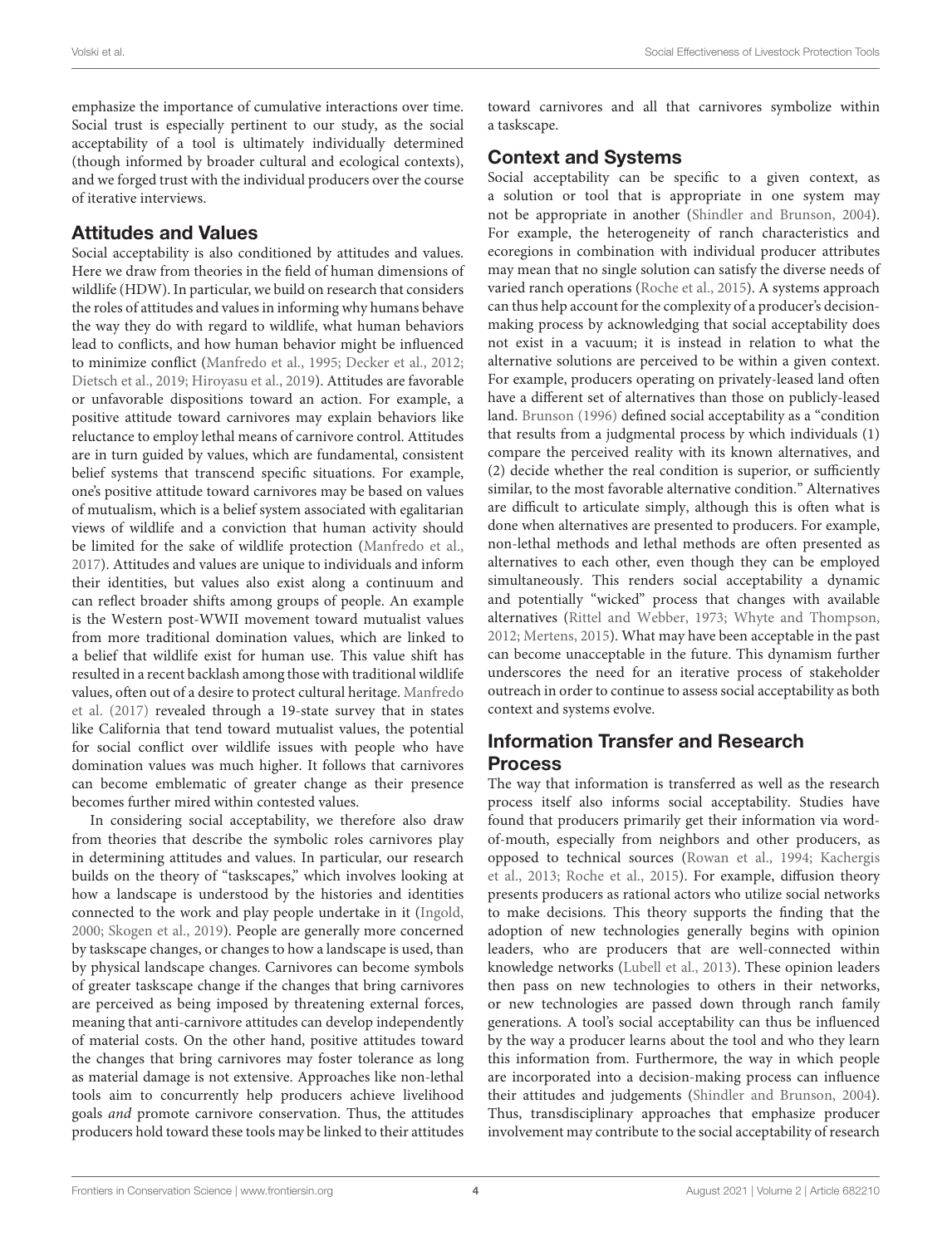findings, and such approaches have been called for by previous researchers [\(Hartel et al., 2019\)](#page-15-16). Disciplinary or interdisciplinary approaches on their own are not always flexible enough to be able to address real-world problems because they do not incorporate non-academic actors. Conversely, transdisciplinary approaches aim to identify solutions via a process of cocreation by incorporating differing values and perspectives that better reflect the de facto decision-making process. These collaborative efforts enable researchers to span multiple social networks and coproduce knowledge with livestock producers who can contribute their own diverse epistemic backgrounds.

### Ecological Effectiveness

We based our metrics of ecological effectiveness on several reviews that systemically evaluated experiments on lethal and nonlethal livestock protection methods [\(Miller et al., 2016;](#page-15-8) [Treves et al., 2016;](#page-16-9) [Eklund et al., 2017;](#page-15-9) [van Eeden et al.,](#page-16-10) [2018\)](#page-16-10). These reviews sought to determine which interventions work best, and generally defined ecological effectiveness as the change in livestock loss or carnivore presence in pastures before and after techniques were applied or between control and treatment groups. None of the reviews were able to make any definitive claims and determine "what works" due to a lack of robust studies. Given that the field of HWC lacks a consistent standard for evidence of ecological effectiveness, the authors of these reviews have called for future examinations of ecological effectiveness to satisfy a "gold standard" of scientific rigor that pays special attention to controls, randomization, and replication.

To achieve the gold standard for scientific inference, evaluations of a tool's ecological effectiveness should aim to avoid bias by randomly assigning control and treatment groups and consistently implementing interventions across all groups. An evidence-based, case-control study should thus ideally involve a comparison between a randomly selected treatment livestock herd that is exposed to an intervention and a control livestock herd that is not exposed. While the reviews acknowledge that a tool's effectiveness is context dependent and subject to complex ecological and social confounds, they nevertheless urge ecological evaluations to use measurements of effectiveness that are as controlled and unbiased as possible. All reviews therefore excluded correlational studies or looked at them only as a supplement to their analysis. [van Eeden et al. \(2018\)](#page-16-10) also acknowledged that input from multiple stakeholders, including scientists and livestock producers, are needed to guide the empirical tests of tools and contribute to the research process.

Like these studies, we too defined ecological effectiveness as a change in carnivore behavior (i.e., detections) within an experimental framework. The relationship between detections and predation is complex. In another study of Foxlight effectiveness, [Naha et al. \(2020\)](#page-15-15) found that Foxlights led to a significant decline in livestock predation but no difference in leopard visitation between experimental and control sites. Thus, deterrents may diminish a carnivore's willingness to expend the energy and assume the risk associated with predation without altering visitation rates [\(Wilkinson et al., 2020\)](#page-16-3). Nevertheless, it is important to look at detections in addition to predation events because the harassment and stress associated with mere carnivore presence can affect the health of livestock herds [\(Ramler et al.,](#page-16-27) [2014\)](#page-16-27).

Taken together, ecological effectiveness and social acceptability contribute to the social effectiveness of a given tool and determine adoption. When analyzing Foxlights, we acknowledged that the social effectiveness of a tool varies across individuals, systems, and timescales. We use this study as an example of how taking these considerations into account can improve future evaluations of tools like Foxlights.

# **METHODS**

We organized this methods section to reflect the approaches we took to analyze both social acceptability and ecological effectiveness. We first discuss one, then the other. We took our pre-understanding into account before beginning this process and recognized that our analysis of the data would mirror our individual backgrounds and contextual knowledge. Our group of coauthors have a uniquely interdisciplinary background steeped in social and ecological science, and we have conducted research at the study site (HREC) in some form since 2014. This granted us familiarity with the California rangeland system and with the local dynamics of conflict throughout interviews. We were always transparent about our backgrounds with producers and made it clear that our goal was to thoroughly integrate producers into the research process.

### Producer Attitudes

#### Interviews

We conducted semi-structured interviews with 11 sheep and cattle producers in Northern California before and after completing our empirical evaluation of Foxlights (see section Predation Deterrent Experiment). Given our qualitative approach, our interviewee pool was small and the results were not intended to have universal applicability or be generalized statistically. These livestock producers operated in Mendocino, Alameda, Sonoma, San Mateo, and Contra Costa counties (all of which are geographically, climatically, and culturally similar), while the Foxlight experiment took place at the Hopland Research and Extension Center (HREC) in Mendocino County. This region has a history of sheep production, with a decline in recent decades. Many producers attribute the decline to an increase in coyote predation [\(Larson et al., 2016\)](#page-15-24), while other sources attribute it to broader economic change [\(Berger, 2006\)](#page-14-2).

We began by interviewing HREC producers who managed the sheep flocks that were involved in the Foxlight experiment. These producers had a professional stake in HREC's sheep management and some input on the sheep program but no direct stake in the finances of the program. Other interviewees were then identified via a network sampling technique, which involved contacting future interviewees from recommendations of past interviewees [\(Noy, 2008\)](#page-15-25). The only requirements were that the interviewees identified as livestock producers and were willing to be interviewed. Of the 11 interviewees, three were employed at HREC, three operated on privately leased lands, three on publicly leased lands, and two on a mixture of public and private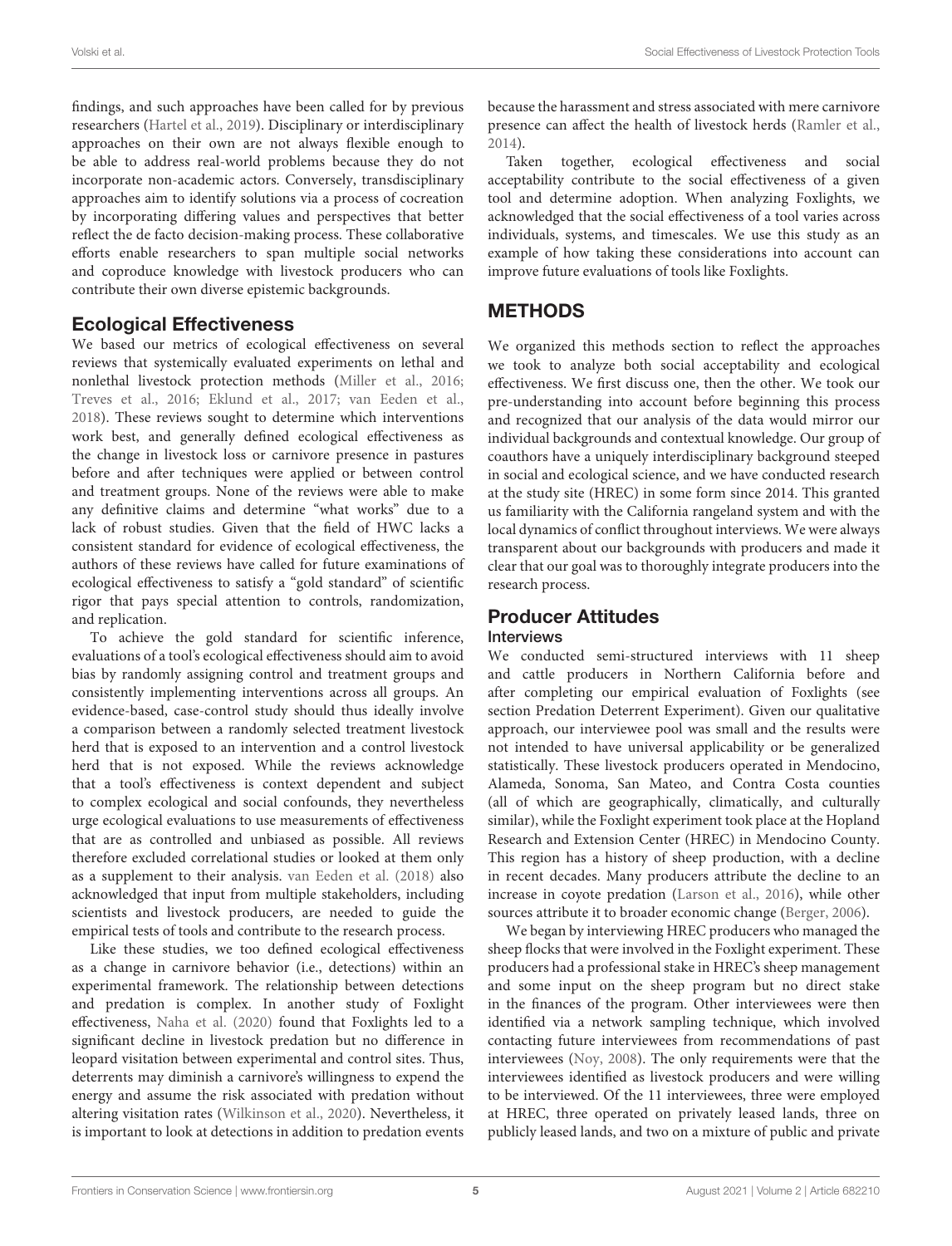leases. Livestock herd size ranged from one producer who was responsible for 70 sheep to another producer who ran 600 mother cows. All 11 producers had experienced livestock loss to coyotes, ranging from one producer who stated that they lose 25% of their calf crop to coyotes every year to another producer who only had one experience with coyote predation.

Each interview lasted from 30 min to 2 h. We started with a set of predetermined open-ended questions (**[Supplementary Material](#page-14-11)**) and posed additional questions as the conversations evolved. Interviews covered tool use, information sources, identity and landscape change, definitions of coexistence, affect toward carnivores, and the material and emotional costs associated with livestock loss. All interviews were recorded with permission from the interviewees and transcribed for analyses. The study protocol was reviewed and approved by the University of California, Berkeley Committee for Protection of Human Subjects (CPHS Protocol Number: 2019-02-11801).

After the Foxlight experiment analyses were completed, we contacted the 11 previously interviewed producers to investigate whether empirical findings would change their attitudes toward Foxlights. This second round of interviews involved briefing interviewees on the study results without firm claims on the conclusions. We began by explaining the research and our desire to use a SES approach to evaluate a livestock protection tool that incorporated producer perspectives. We then presented the Foxlight experiment methods and results with special attention to the lack of a strong signal in the data. We made it clear that our study was not able to make any definitive claims about how Foxlight presence interacted with predation due to limited data. Interviewees asked clarifying questions throughout the presentation and sometimes proffered their own interpretation of the empirical results. To ensure continuity, the same authors who conducted the interviews also transcribed and analyzed interview transcripts.

#### Interview Analyses

We employed a qualitative content analysis method known as manifest analysis [\(Elo and Kyngäs, 2008;](#page-15-26) [Bengtsson, 2016;](#page-14-12) [Carlson, 2018;](#page-14-13) [Okumah et al., 2020;](#page-16-28) [Pimid et al., 2020\)](#page-16-29) to examine interview transcripts. This method emphasizes staying close to the original data and is unique because it has both quantitative and qualitative methodology.

Each transcript was analyzed through hand coding (**[Figure 1](#page-6-0)**). The first stage was *decontextualization*, where we began with a precursory reading of the transcripts, followed by a second readthrough where certain quotes were selected and colorcoded by theme [\(Bengtsson, 2016\)](#page-14-12). Examples of themes included "definitions of coexistence" or "opinions toward science. "Selected quotes were paraphrased into meaning units by cutting crutch words or redundant phrases while staying true to the text. After this, meaning units were assigned codes that we created throughout the analysis process. We used inductive content analysis to create codes based on abstraction from the specific to the more general while remaining as text-driven as possible [\(Elo and Kyngäs, 2008;](#page-15-26) [Graneheim et al., 2017\)](#page-15-27). We relied on open coding, a unique component of inductive content analysis, to detect patterns and freely generate categories as we read and re-read transcripts. This allowed us to imbue the original text with agency but also meant that codes evolved as the study progressed. To avoid obscuring the meaning of these codes, the coding process was repeated until codes stopped evolving, which often involved collapsing similar but more specifically worded codes into broader and more generalizable versions.

After assigning codes, we began the "compilation stage," where we combined a quantitative and qualitative approach to detect patterns and extract meaning from the text. We counted the number of times a given code appeared across all interviews and presented the final number in the tables. Even though a single code could be present multiple times within a single transcript, codes were only counted once per interview. Then we progressed to the writing process, where we used manifest analysis to gather meaning from the text, which is what is presented in the results. Manifest analysis involves describing what the informants say, as opposed to trying to find hidden meanings or subtext. Thus, we referred to the original text as much as possible. Together, these quantitative and qualitative approaches helped us conceptualize social effectiveness by allowing us to assess how the various elements of social acceptability interacted with the demonstrated ecological effectiveness of Foxlights.

#### Predation Deterrent Experiment Study Site

The Foxlight experiment took place at the Hopland Research and Extension Center (HREC) in Mendocino County. HREC is a 5,358-acre sheep production and education facility in the Mayacamas Mountains. University of California acquired the study site, a former sheep ranch, in 1951, and has been managing sheep on the site ever since. Native carnivores at the site include coyotes, black bears (Ursus americanus), mountain lions (Puma concolor), and bobcats (Lynx rufus). Coyote predation is the main issue for sheep at HREC [\(Scrivner et al., 1985;](#page-16-30) [Neale et al., 1998;](#page-15-28) [McInturff et al., 2020\)](#page-15-29), with ewe and lamb loss ranging from 1 to 3% a year since 2015. Sheep at HREC are generally moved between fenced pastures every 2 to 6 weeks. Sheep flocks are most vulnerable to predation during lambing season, which occurred twice during this study from November to March. At the start of the study, the operation supported 450–500 ewes over 32 pastures, but was reduced to 135 ewes in June 2019 due to budget and staffing constraints.

#### Study Design

We tested the behavioral response of coyotes to Foxlights from October 2018 to January 2020 using an experimental design. We compared coyote detections between treatment sites, or camera traps in areas that were in the line-of-sight of a Foxlight (henceforth active Foxlight sites), and control sites, or camera traps set in areas without Foxlights (henceforth inactive Foxlights sites). We selected six pastures based on the recommendations of HREC producers, prioritizing areas that were commonly occupied by sheep flocks and/or reportedly frequented by coyotes. Five of the six pastures were used for sheep grazing at some point during this study. Each pasture contained paired camera trap sites (an active Foxlight site and inactive Foxlight site), yielding 12 total camera trap sites (**[Figure 2](#page-6-1)**). Camera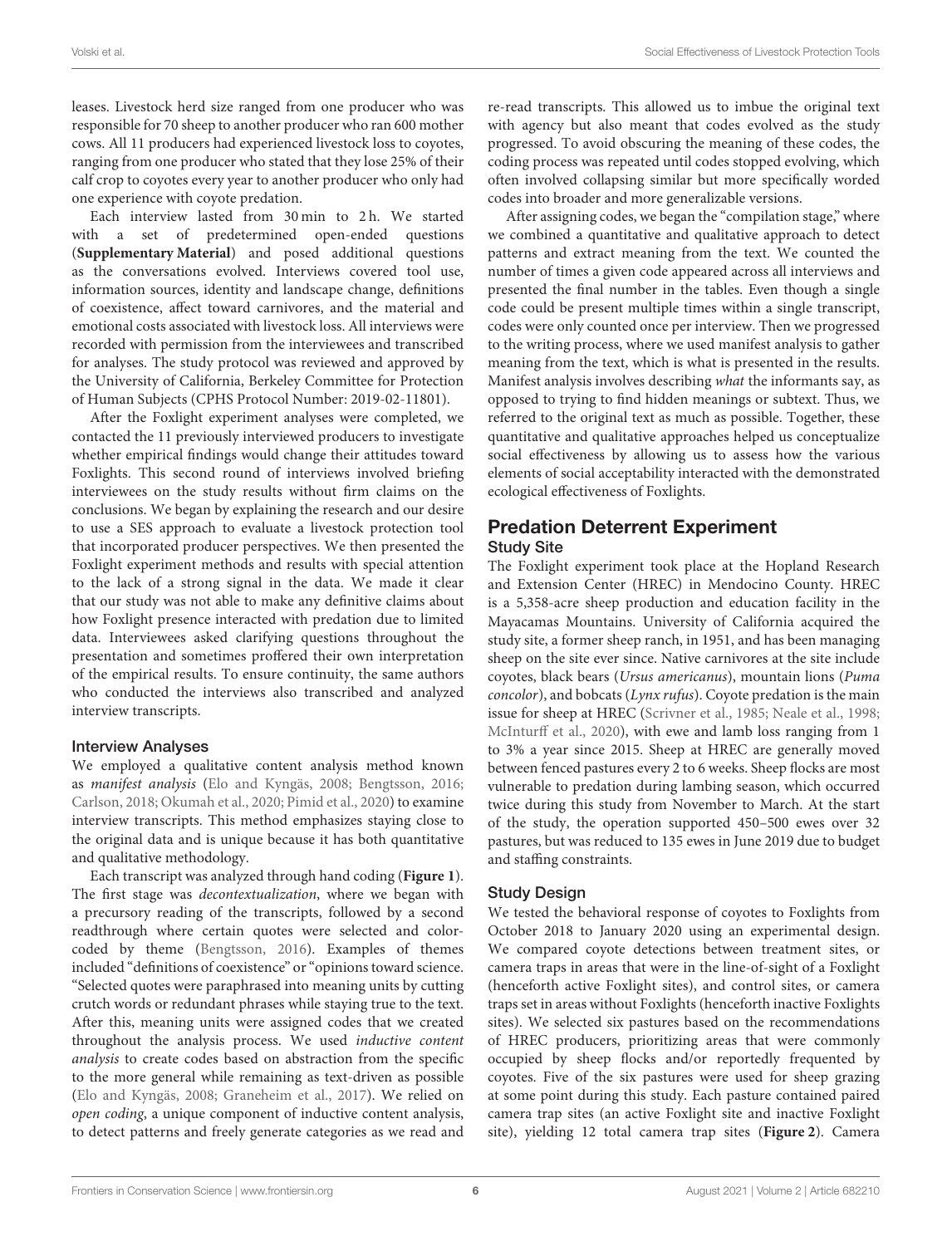

<span id="page-6-0"></span>FIGURE 1 | Method of analysis for interview transcripts. This figure demonstrates how we created meaning units, derived codes from meaning units, and then quantified codes to be presented in tables.



<span id="page-6-1"></span>traps were placed near coyote sign (i.e., game trails, dig holes, fence brakes) to maximize detections [\(Way and Eatough, 2006;](#page-16-31) [DeVault et al., 2008\)](#page-14-14). Camera traps (Bushnell Trophy Cam) were programmed to take bursts of two pictures at 10 s intervals when triggered and set with a normal sensor level.

Throughout the study, one Foxlight was always operational in each of the six pastures. We ensured that Foxlights were not visible from any other camera trap site, even when deployed in the same pasture. Foxlights were placed in prominent areas, such as atop of a knoll, in the center of narrow pastures, or atop of fences in larger pastures, and within 100 m from the camera trap. Within each pasture, we moved the Foxlight between the active and inactive site every 5 weeks. We defined a study "phase" as a 10-week period during which each Foxlight was active for 5 weeks and inactive for 5 weeks at a given camera trap site. There were a total of 4.5 phases during our study. Due to camera trap malfunctions, some cameras had incomplete phases whereas other cameras had longer phases. We corrected for these differences in our analysis.

#### Analytical Methods

We used Generalized Linear Mixed Models (GLMMs) to analyze the effects of Foxlights on coyote activity patterns. We determined the number of coyote camera trap detections during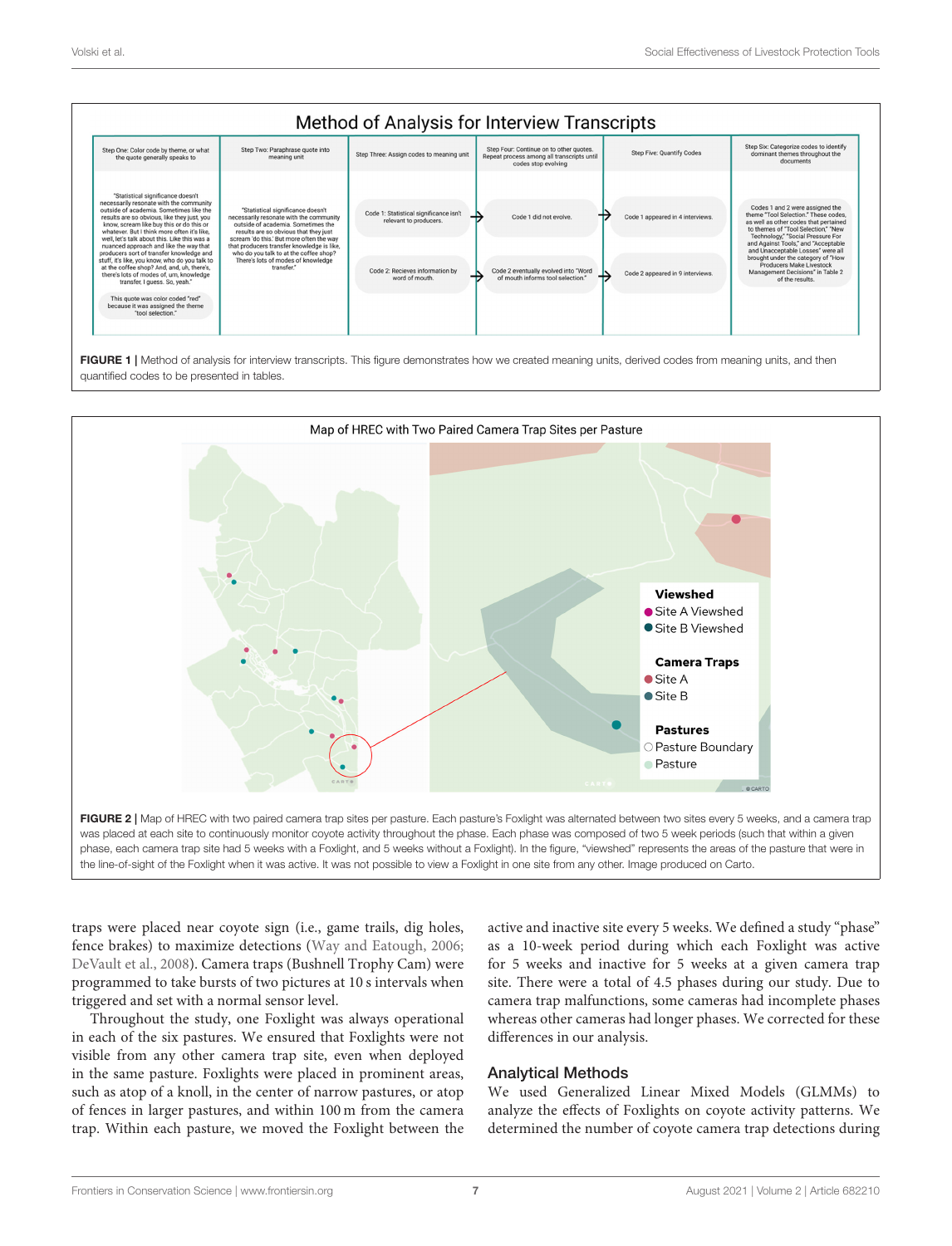Volski et al. Social Effectiveness of Livestock Protection Tools

each 5 week active or inactive Foxlight period and used this measure as the dependent variable in all models. We counted camera trap photos that occurred within 15 min of another as one independent detection, as inspection of the raw data suggested that this interval captured unique coyote groups while minimizing pseudo replication (following [Šver et al., 2016;](#page-16-32) [Dorning and Harris, 2019\)](#page-15-30).

We used a negative binomial model to account for overdispersion of the count data and included the number of operational days in each active and inactive Foxlight period as an offset in the models to account for differences in sampling effort across camera phases. The covariates we considered to influence coyote activity were Foxlight status (binary variable), sheep presence as a potential coyote attractant (binary variable), phase in order to measure habituation (1–4), and ruggedness at a resolution of 2,500  $\mathrm{m}^2$  around each individual camera trap because it was assumed to have an impact on Foxlight visibility. To ensure that correlated covariates were not confounding the results of our analyses, we tested all covariates in the top model for collinearity and confirmed that variance inflation factors  $(VIF) < 4$  (this was the case for all models). We scaled ruggedness prior to modeling (mean of 0 and standard deviation of 1). We included camera as a random effect in all models, which controls for habitat variables. We selected the best model based on AIC [\(Burnham and Anderson, 2002\)](#page-14-15).

We also examined whether Foxlights affected coyote diel activity patterns. To account for the circularity of the data and for seasonal differences in sunset and sunrise time, we scaled all times to radians so that  $\pi/2$  corresponded to sunrise and  $3\pi/2$  to sunset. We used kernel density estimation to model diel activity patterns for coyotes during periods with and without Foxlights [\(Ridout and Linkie, 2009\)](#page-16-33). We used Watson's two-sample test of homogeneity to test for differences in daily activity patterns in areas with and without Foxlights, using the circular package in R [\(Agostinelli and Lund, 2017\)](#page-14-16).

# RESULTS

Results are organized based on social acceptability (sections Producer Attitudes Toward Foxlights Prior to Seeing Results and How Producers Make Livestock Management Decisions), ecological effectiveness (section Effect of Foxlights on Coyote Activity), and social effectiveness (sections How Producers Interpreted the Results and Attitudes Toward Science and Our Methods).

### Producer Attitudes Toward Foxlights Prior to Seeing Results

Ten of the eleven interviewees utilized non-lethal deterrents or strategies. These strategies included, in order from most frequently to least frequently cited: guardian animals, human presence, electric fencing, Foxlights, night penning, strategic pasture selection, tighter calving/lambing season, E-collars, solar motion lights, fladry, and radios.

Most interviewees were either willing to use Foxlights or already used them (**[Table 1](#page-7-0)**). One of these interviewees stated, <span id="page-7-0"></span>TABLE 1 | Producer attitudes toward Foxlights prior to seeing results of the experiment.

| <b>Theme</b>              | Code                                                    | <b>Interviewees</b> |
|---------------------------|---------------------------------------------------------|---------------------|
| Attitude toward Foxlights | No prior knowledge of<br>Foxlights                      | $\overline{4}$      |
|                           | Willing to adopt Foxlights                              | $\overline{4}$      |
|                           | Already uses Foxlights                                  | $\overline{4}$      |
|                           | Not willing to adopt<br>Foxlights                       | 3                   |
| Concerns about Foxlights  | Lethal means are the best<br>strategy against predation | $\overline{4}$      |
|                           | Concerns about habituation                              | 3                   |
|                           | Concerns about lack of<br>feasibility on public lands   | 3                   |
|                           | Concerns about cost                                     | 2                   |
|                           | Concerns about<br>ruggedness and terrain                | Ħ                   |

Each quote, or meaning unit, was assigned a code that corresponded with a theme. Meaning units could have multiple codes. The codes presented here are derived from interview transcriptions of 11 interviews. Interviewees are color-coded by percentage–a dark box color means more interviewees had meaning units in their interviews that were assigned that code than a light box color.

"Yeah, I would [adopt Foxlights]. I would do it if somebody gives me a new idea on how to deter predators from sheep. I would use it in a second and then watch probably for a season to see if it was working and then if it worked out, keep doing it. If it didn't, I would look for something else." In contrast, interviewees that were unwilling to try Foxlights either had concerns about the feasibility of deploying deterrents on public land, had too few issues with predation to warrant investing in deterrents, or did not believe in the effectiveness of non-lethal deterrents. To this latter end, one interviewee stated, "I know a lot people don't like to hear this, particularly in the academia world, but the only effective way to control, particularly the coyotes, is lethally. I'm familiar with the system [Foxlights] that you mentioned, but they're just not feasible."

# How Producers Make Livestock Management Decisions

According to both rounds of interviews, interviewees relied on multiple outlets and factors to make ranch management decisions (**[Table 2](#page-8-0)**), with word-of-mouth serving as the most prominent information source. Tool adoption, as one interviewee described it, "depends on who recommends that tool." Producers who identified word-of-mouth as an influence on their decisionmaking described various kinds of relationships, listed here from order of most frequently to least frequently cited: other producers, neighbors, landowners, suppliers, friends, and researchers. When producers did get information from researchers, the researchers often either worked for their land management agency or had worked with a producer they personally knew. Producers did not commonly rely on academic research papers to make decisions, as one interviewee stated, "I'm certainly not combing through research journals as a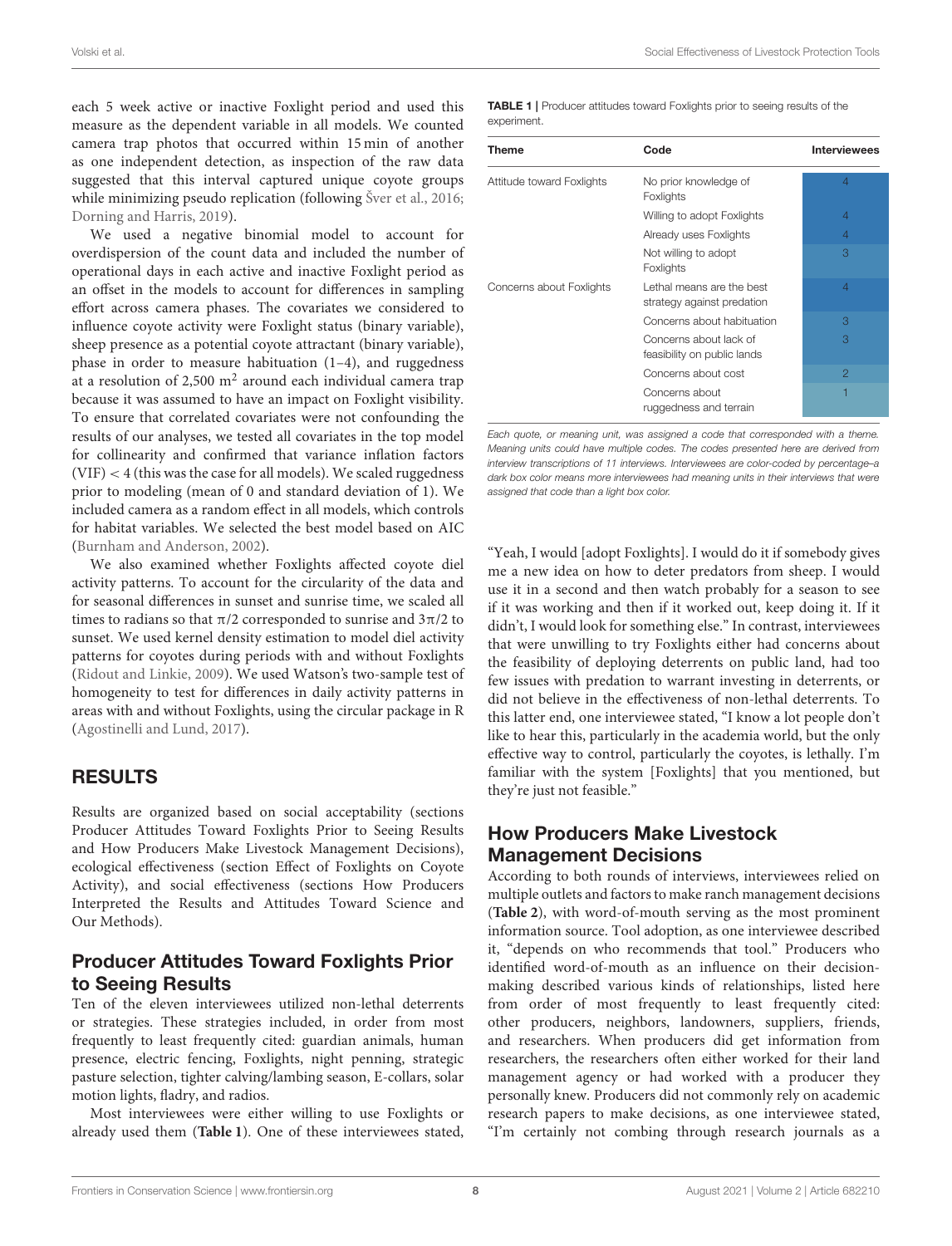#### <span id="page-8-0"></span>TABLE 2 | How producers make livestock management decisions.

| <b>Subject</b>                        | Code                                                                   | <b>Interviewees</b> |
|---------------------------------------|------------------------------------------------------------------------|---------------------|
| Tool selection                        | Word of mouth informs tool selection                                   |                     |
|                                       | Other producers inform tool selection                                  |                     |
|                                       | Tradeshows, workshops, and seminars inform tool selection              | 6                   |
|                                       | Agricultural websites, newsletters, and catalogs inform tool selection | 5                   |
|                                       | Landowner informs tool selection                                       | $\overline{4}$      |
|                                       | Personal experience informs tool selection                             | $\overline{4}$      |
|                                       | Scientific papers inform tool selection                                | $\overline{4}$      |
|                                       | Suppliers/manufacturers inform tool selection                          | $\overline{4}$      |
|                                       | Wildlife organizations inform tool selection                           | 3                   |
|                                       | Does not seek information when it comes to selecting tools             | $\overline{2}$      |
| New technology                        | Livestock producers need new technology                                | 6                   |
|                                       | Livestock producers do not necessarily need new technology             | $\overline{2}$      |
| Social pressure for and against tools | Stated personal preference for either lethal or non-lethal tools       | 9 <sup>°</sup>      |
|                                       | There is social pressure from the public against lethal tools          | $\overline{9}$      |
|                                       | There is social pressure from other producers to use lethal tools      | $5^{\circ}$         |
|                                       | There is social pressure from other producers against lethal tools     | $\overline{2}$      |
|                                       | There is social pressure from other producers to use non-lethal tools  | $\overline{2}$      |
|                                       | There is social pressure from other producers against non-lethal tools |                     |
| Acceptable and unacceptable losses    | There is a such thing as an acceptable level of loss to carnivores     | $\overline{9}$      |
|                                       | There is no such thing as an acceptable loss to carnivores             | 1                   |
|                                       | Not all coyotes pose risks, only certain "problem" coyotes do          | 9                   |
|                                       | Carnivores can display acceptable or unacceptable behavior             |                     |

Each quote, or meaning unit, was assigned a code that corresponded with a theme. Meaning units could have multiple codes. The codes presented here are derived from interview transcriptions of 11 interviews. Interviewees are color-coded by percentage–a dark box color means more interviewees had meaning units in their interviews that were assigned that code than a light box color.

producer." Five producers also mentioned that their access to tools, including lethal strategies, was limited by the sites or conditions of where and with whom they worked.

Interviewees cited social pressure and personal preference as influencing tool selection. For example, one interviewee stated that social pressure "can go both ways. There's social pressure to adopt non-lethal and there's social pressure from the other side to adopt lethal. Because any coyote I take out isn't predating my neighbors. So when you have a core group of say four or five ranches that are all bordering each other, they're going to put pressure, you know, I'm doing my part to get rid of the coyotes, what are you doing? But definitely there's more pressure to do the non-lethal stuff than there is anything else." Another interviewee stated, "I would say, lethal control aside, I don't think there is any public pressure on one tool vs. another. It's like, if something worked for you use it. If it doesn't work for you, don't use it. You know, try it out, let me know how it works."

Several interviewees discussed their approach to deciding between non-lethal and lethal strategies for managing conflict, displaying varying thresholds of tolerance for livestock loss or carnivore behaviors before implementing lethal strategies. For example, one interviewee stated, "I find [coyotes] really interesting and exciting, but there's this threshold that's crossed if they're inflicting damage to my animals." Examples of unacceptable livestock loss included: more than 1% of cattle a year (depending on how many preventative measures were in place), more than 2% of ewes, more than one or two ewes, losing multiple animals in a short period of time, or if all livestock losses occurred within one herd. Unacceptable behaviors included: when carnivores were particularly wasteful (i.e., mass predation events or if carnivores only ate a small part of an animal), when carnivores "packed up" into large numbers, when carnivores demonstrated habituated behavior (i.e., lack of fear of humans), when carnivores predated healthy animals as opposed to weaker ones, or when carnivores entered atypical areas.

#### Effect of Foxlights on Coyote Activity

Our experimental evaluation of Foxlights at the Hopland Research and Extension Center (HREC) recorded a total of 305 coyote detections over 4,915 camera trap-nights. The mean number of coyote detections per active Foxlight period at a given camera (5 weeks) was 2.1 (SD +/−3.15; **[Figure 3](#page-9-0)**). For inactive Foxlight periods, the mean was 2.45 (SD +/−3.1; **[Figure 3](#page-9-0)**).

None of the models of coyote activity that we tested improved upon the null model (**[Table 3](#page-9-1)**), though four models were within 2 delta AIC of the null model and one model had the same AIC as the null model (Model 1). Therefore, they may all be considered top models. Model 1, which included Foxlight status (coefficient estimate =  $-0.12$ , SD = 0.22), ruggedness (estimate  $= -0.61$ , SD = 0.26), and an interaction between the two (estimate  $= 0.25$ , SD  $= 0.26$ ), suggested that ruggedness reduced the impact of Foxlights on coyote activity. Model 4, which only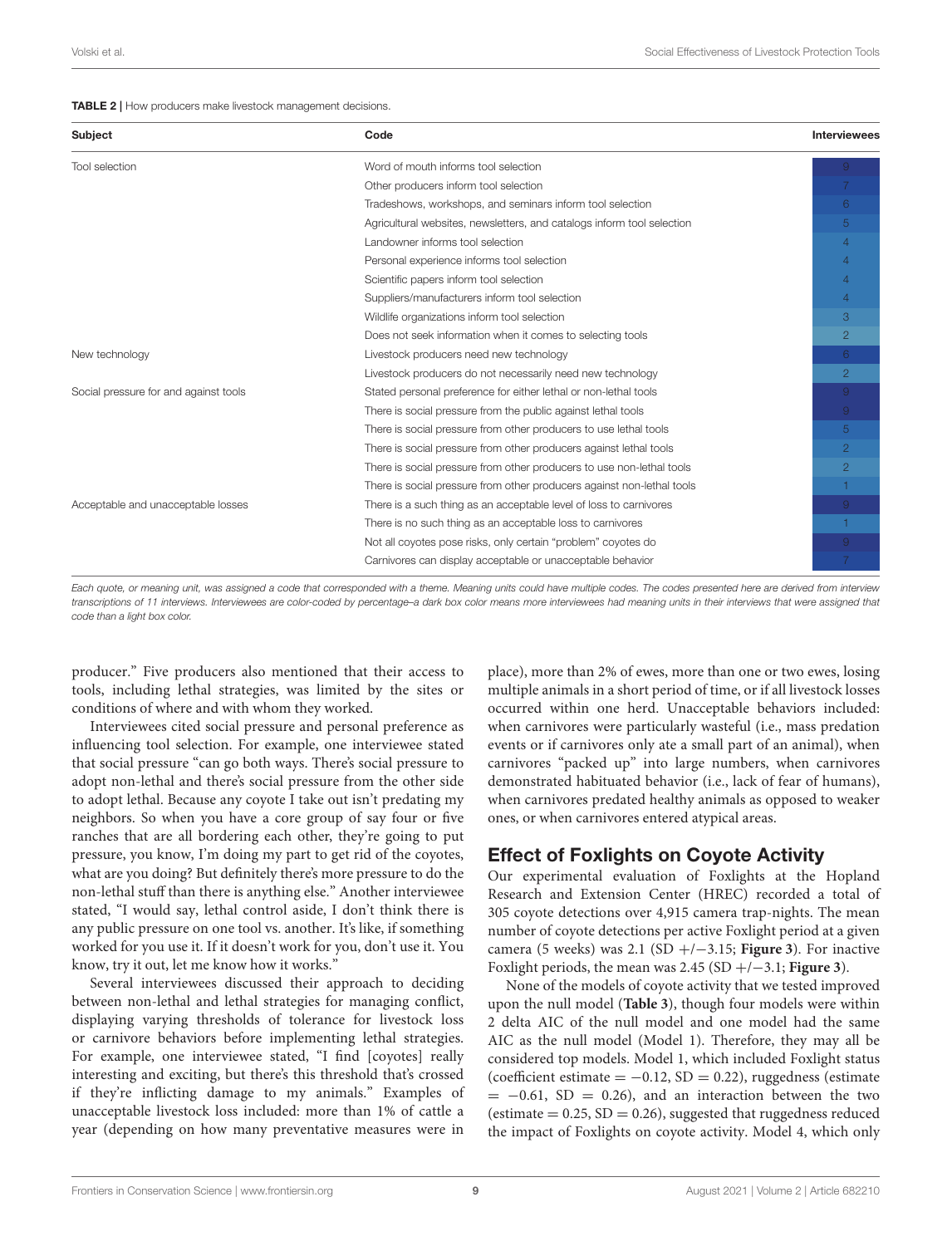

<span id="page-9-1"></span><span id="page-9-0"></span>**TABLE 3 | Model selection for covote detections across Foxlight phases.** 

| <b>Model ID</b> | Covariates                                             | <b>AIC</b> | <b>AAIC</b>   |
|-----------------|--------------------------------------------------------|------------|---------------|
| <b>Null</b>     | Null: (1 Camera)                                       | 424.4      | 0             |
| Model 1         | Model 1: Foxlight * Ruggedness at 2,500 m <sup>2</sup> | 424.4      | 0             |
| Model 2         | Sheep                                                  | 424.7      | 0.3           |
| Model 3         | Phase                                                  | 424.8      | 0.4           |
| Model 4         | Foxlight                                               | 425.6      | 1.2           |
| Model 5         | $Foxlight + Sheep + Phase$                             | 426.4      | $\mathcal{P}$ |
| Model 6         | Foxlight * Sheep                                       | 427.5      | 3.1           |
| Model 7         | Foxlight * Phase                                       | 427.7      | 3.2           |

Table includes all candidate models, including the null model (intercept and random effect only). The best models (lowest AIC) are bolded. Other candidate models within 2 AIC of the best model are italicized. AIC, Akaike Information Criterion. 1AIC, difference between model AIC and the AIC of the best model.

included Foxlight status as a predictor, suggested that coyote activity decreased when Foxlights were active (Model 4, estimate  $= -0.20$ , SD = 0.22). Other top models suggested that coyote activity increased when sheep were present (Model 2, Model 5), and generally decreased with phase (Model 3, Model 5). There was no evidence to suggest that an interaction between Foxlight status and sheep (Model 6) or Foxlight status and phase (Model 7) influenced coyote detections.

There was no difference in diel activity patterns of coyotes at sites with active Foxlights than at sites without active Foxlights **([Figure 4](#page-9-2),** Watson's  $U^2 = 0.098$ ,  $p > 0.10$ ).

Coyotes predated 14 sheep during the span of the study on the nearly 5,400 acres of HREC property. Of these 14 deaths, 6 occurred in pastures that were in our study area, and none occurred in the line-of-sight of an active Foxlight.



#### <span id="page-9-2"></span>How Producers Interpreted the Results

Nine of the original eleven interviewees agreed to a second interview (**[Table 4](#page-10-0)**). After being briefed on results of the Foxlight field study, eight of the nine interviewees either stated that Foxlights were effective or that Foxlights had the potential to be effective. For example, one interviewee stated, "It seems like Foxlights are not as effective as we would like them to be. But most of us know that this is not the only tool and anything that helps even a little bit is probably worth trying." Another interviewee stated that, "There's a good chance that with more precise, timely usage that [Foxlights] would be more effective. My feeling is that I'd probably be better at using them than they were used. So [your study] leads me to err on the side of using them, which I ultimately think what applied science is about." Interviewees that were already willing to adopt Foxlights or were already using Foxlights in the first round of interviews retained their stance on the ecological effectiveness of Foxlights after viewing our results. However, two of the three interviewees that had been unwilling to adopt Foxlights stated that Foxlights had the potential to be ecologically effective after viewing the results. The third interviewee retained their stance that Foxlights are ecologically ineffective.

When asked what our study may have overlooked, eight of the nine interviewees emphasized taking the natural histories of coyotes into account, timing the use of deterrents with seasonal changes in their activity and behavior, and identifying what other landscape variables may or may not push coyotes to undertake the risks associated with sheep predation (e.g., two interviewees postulated that if lethal take had recently fractured coyote social dynamics, coyotes on the site may have been less risk averse). Recommendations included looking at how coyotes change their behaviors based on: time of year, drought conditions, prey populations, pupping, the activities of neighboring livestock operations, and calving/lambing season. Interviewees emphasized holism, system dynamics, and context. For example, one interviewee stated, "Because of the system dynamics, even if only one out of ten coyotes is afraid of a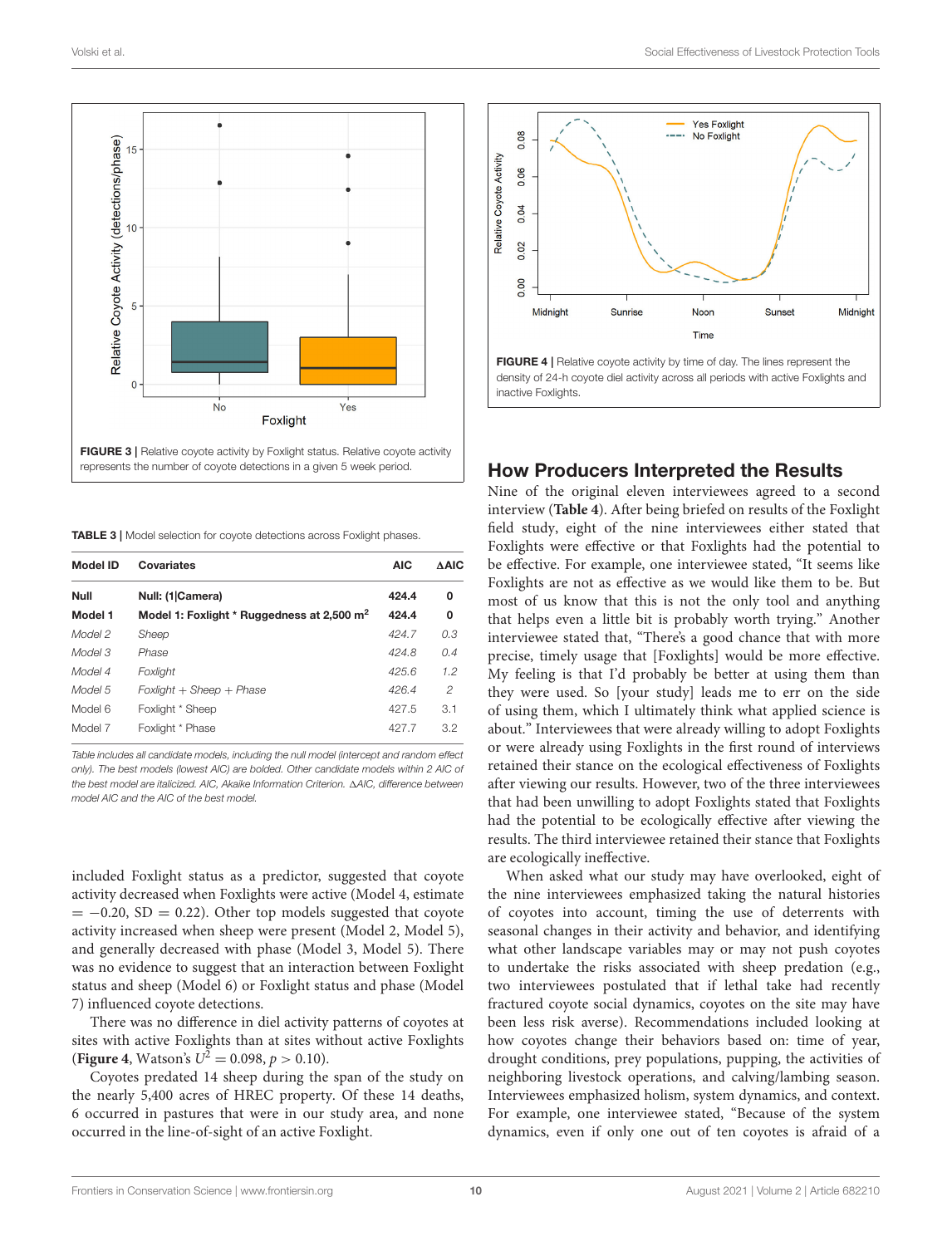<span id="page-10-0"></span>

| <b>Theme</b>                     | Code                                                                                | <b>Interviewees</b> |
|----------------------------------|-------------------------------------------------------------------------------------|---------------------|
| Foxlight efficacy                | Foxlights are effective                                                             |                     |
|                                  | Foxlights have the potential to be effective if used differently than in this study |                     |
|                                  | Foxlights are not effective                                                         |                     |
| Recommendations for foxlight use | Foxlights would be more effective if used in flatter areas                          |                     |
|                                  | Foxlights should be studied across multiple operations                              | 3                   |
|                                  | Foxlights would be more effective if used in more targeted areas                    | 3                   |
|                                  | Foxlight placement should be more randomized than it was in this study              | 3                   |
|                                  | Only use Foxlights during lambing or calving season                                 | 3                   |
|                                  | Use more Foxlights than what were used in this study                                | $\overline{2}$      |
| Recommendations for research     | Environmental factors and coyote behaviors should be incorporated into analysis     | $\overline{9}$      |
|                                  | Cares more about predation events than coyote detections                            | $\sqrt{5}$          |
|                                  | There is value in analyzing multiple deterrents at once                             | $5^{\circ}$         |
|                                  | There is value in analyzing individual deterrents                                   |                     |
|                                  | This research did not overlook anything.                                            | 3                   |

Each quote, or meaning unit, was assigned a code that corresponded with a theme. Meaning units could have multiple codes. The codes presented here are derived from interview transcriptions of 9 interviews. Interviewees are color-coded by percentage–a dark box color means more interviewees had meaning units in their interviews that were assigned that code than a light box color.

Foxlight, that means I get one more lamb a year, maybe, and I've paid for my Foxlight, right?" Another interviewee stated, "On a flat field with no terrain to speak of, maybe [Foxlights] would work. But I'm not unconvinced to buy one. I would still try it. Context in general [is my biggest consideration]. There are so many other variables that you can't control for in research and especially in rangelands. All of [the other factors] are things that still make me want to try a Foxlight." A third interviewee stated that Foxlights are "not that effective. In the context that they were tested in. I still feel like they would be effective in a different context, but it makes sense to me why it wouldn't have been that effective in the broad acreage."

Five of the nine interviewees stated there is value in analyzing multiple deterrents at once. For example, one interviewee stated that they would "love to see a chart that's like—what are the most effective tools in combination." Another interviewee stated that if the goal is to "try to prevent coyote predation of sheep and it doesn't matter what tools you use, then you would maybe do a study on a combination of tools [to see] what works best." Other interviewees warned against too much complexity. To this end, one interviewee stated that "sometimes holism and complexity can be an excuse to arrive at a point where you kind of give up on actual decision-making."

### Attitudes Toward Science and Our Methods

Interviewees expressed opinions toward science in the context of rangeland management throughout the course of the two interviews (**[Table 5](#page-11-0)**). Half of the interviewees stated that science can be biased, three stated that personally trusting or knowing the researchers is what makes science significant to them, and only one interviewee stated that producers are the intended audience of livestock-carnivore conflict research. Otherwise, interviewees tended to identify "other researchers,"

"policymakers," or "customers" as the target audience of research. Five interviewees stated that they trusted the validity of this study after viewing the empirical results, citing its lack of bias, its systems-oriented approach to methods and analysis, its inconclusive results, its accessible explanation of the results in "layman's terms," and its incorporation of producer perspectives. For example, one interviewee stated, "There are types of research that seem really aware where you interview producers, like this is great that you're interviewing producers and I think that really feels valuable to me [because it] makes it seem like this is actually applicable." As a demonstration of perceptions of bias, another interviewee stated, "I judge research by the people that do it, and there are very few people I trust doing livestock research. [This study represents] a group I got to know and I trust them. They had no personal agenda involved, and that's key." As for perceptions of exclusion, another interviewee stated, "Like as a producer, [we] would look at [scientific papers] and say, this is specifically written so I cannot understand it. You know, to make it exclusionary or whatever. So maybe that's why producers wouldn't read that. Not because they're not interested, but because it's just too academic in a different perspective, almost in a different language. I think if a lot of these results were put out in a more usable, friendly format to people, they would for sure pay attention."

### **DISCUSSION**

Our research demonstrated that an integrated assessment of social effectiveness that combines ecological effectiveness and social acceptability adds critical new dimensions to our understanding of the broader capabilities and adoption of nonlethal livestock protection tools.

Our empirical results provided weak evidence that Foxlights affect coyote activity, but most livestock producers we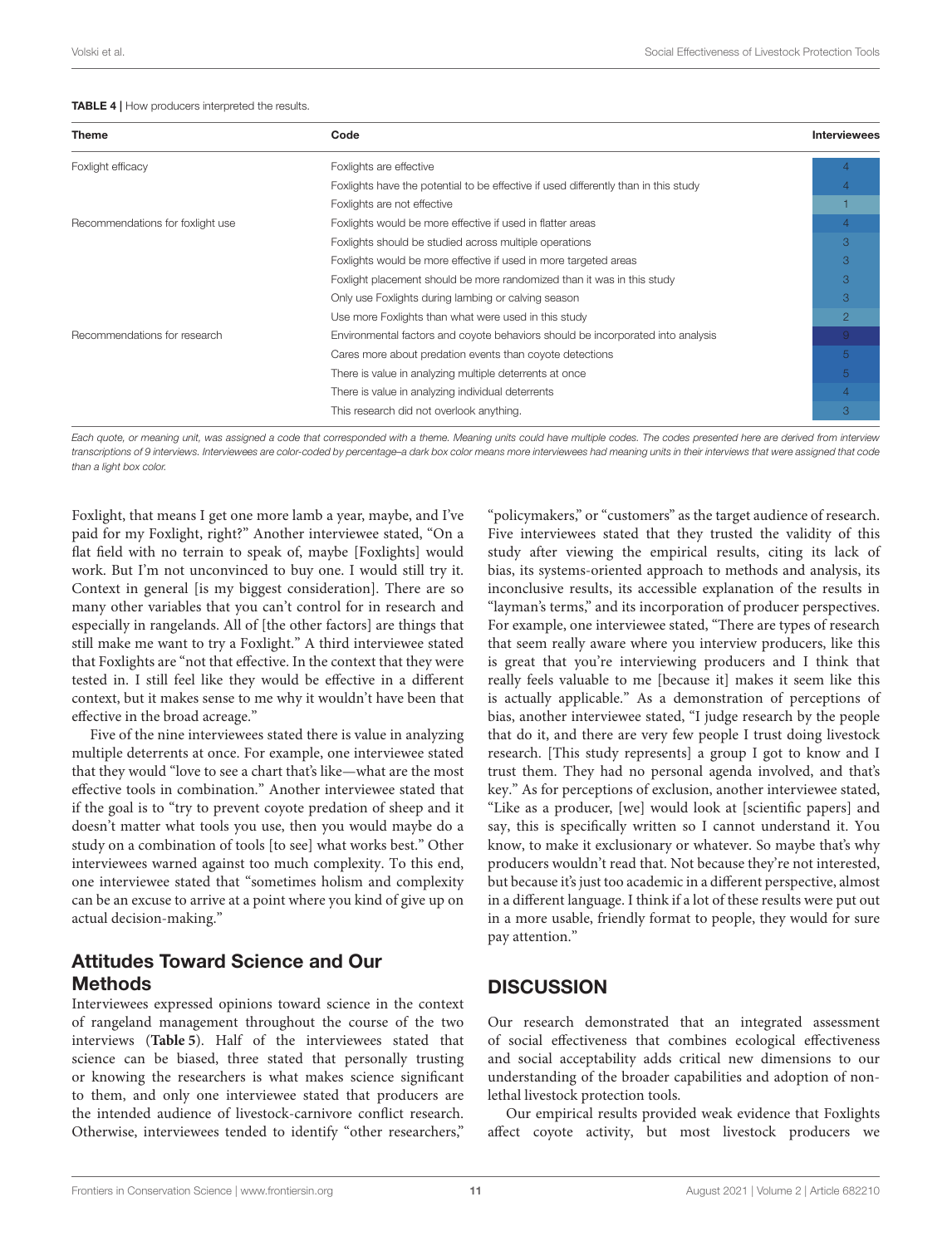#### <span id="page-11-0"></span>TABLE 5 | Attitudes toward science and our methods.

| Subject                           | Code                                                                                  | <b>Interviewees</b> |
|-----------------------------------|---------------------------------------------------------------------------------------|---------------------|
| Attitudes toward science          | Referred to at least one research paper or study when discussing carnivores           | 6.                  |
|                                   | Science can be biased                                                                 | 5                   |
|                                   | Trusts the validity of this study despite perceptions of bias in science              | 5                   |
| What makes research significant   | Research is significant when it aids with decision making                             | 5                   |
|                                   | Statistical significance is not relevant to producers                                 | $\overline{4}$      |
|                                   | Statistical significance is relevant to producers                                     | 3                   |
|                                   | Research is significant when researchers are trusted                                  | 3                   |
|                                   | Research is significant when it uses real-life ranching operations                    | 3                   |
|                                   | Research is significant when it is presented in a way that is accessible to producers | $\overline{2}$      |
| Attitudes toward our study        | Trusts our research because they agree with and understood our methods                | 5                   |
|                                   | Trusts our research because we did not have a personal agenda                         | $\overline{4}$      |
|                                   | Trusts our research because our results were inconclusive                             |                     |
| Why they agreed to be interviewed | Wants to contribute to the progression of rangeland science                           | $\overline{4}$      |
|                                   | Wants to know if tools work                                                           | 3                   |
|                                   | Knows and trusts the interviewee                                                      | 3                   |
|                                   | Research like this brings two different perspectives together                         | $\overline{2}$      |
|                                   | Suspected their perspective was not being represented                                 | $\overline{2}$      |

Each quote, or meaning unit, was assigned a code that corresponded with a theme. Meaning units could have multiple codes. The codes presented here are derived from interview transcriptions of 11 interviews. Interviewees are color-coded by percentage–a dark box color means more interviewees had meaning units in their interviews that were assigned that code than a light box color.

interviewed still believed that Foxlights had the potential to be effective in conjunction with other strategies. Thus, the field of HWC would benefit from broadening established definitions of ecological effectiveness to include critical but often overlooked components of social acceptability, knowledge transfer, and dynamic socio-ecological systems. Researchers need to be aware that the social acceptability of a tool as well as systemsoriented approaches to tool evaluation are particularly relevant to stakeholder goals and perspectives when communicating science, and they should not expect the ecological success or failure of a given tool to be persuasive to a producer that is accustomed to working with complex systems in their husbandry. While our small sample size (11 interviewees) limits the universal applicability of our findings, the process by which we attained our results sheds light on how iterative collaboration can foster trust for research and promote goodwill between stakeholders. Our research also serves as a model for how a transdisciplinary approach can help future studies incorporate both social acceptability and ecological effectiveness into their methods of analysis.

### The Value of a SES Approach to Tool Evaluation

Prior to learning the results of the Foxlight experiment, producers generally had an attitude of "anything helps." After we showed them the weak empirical results of the Foxlight experiment, interviewees in the second round of interviews still tended to believe that Foxlights had the potential to be effective. They acknowledged that deterrent effectiveness can be influenced by context [\(Eklund et al., 2017\)](#page-15-9) and recognized that deterrents often work in association with each other to create an overall impact. It was clear that interviewees did not expect Foxlights to replace their preexisting strategies or even expect Foxlights to always work, likely because they recognized how environmental variability can impact an individual tool's ecological effectiveness. It is also possible that interviewees were more willing to think of Foxlights as effective because no sheep loss to coyotes occurred while in the line-of-sight of Foxlights over the course of the experiment, even though we clarified during interviews that low sheep mortality throughout the study period limited our ability to examine the effects of Foxlights on sheep predation. When asked about the results of our experiment, interviewees tended to focus on brainstorming new ways use the tool effectively instead of concentrating on the deficiencies of Foxlights. In other words, our empirical analysis did not give them reason to dismiss Foxlights as ineffective, but rather it gave them reason to lean into finding ways to make it more effective. Thus, empirical examples of effectiveness may not be what drives producer attitudes toward tools like Foxlights.

When it came to suggestions for different approaches to studying tools like Foxlights, interviewees tended to recommend approaches that reflected SES principles. They emphasized the importance of incorporating environmental variability, coyote ecology, and other management strategies into empirical evaluations of tools. The producers that we interviewed specifically identified that the established definition of ecological effectiveness that we presented them—the ability of Foxlights to deter coyotes from pastures—was inconsistent with their experience and way of thinking. An experimental method of isolating and testing a tool individually was not realistic to the interviewees' practice. Instead, they thought of tools as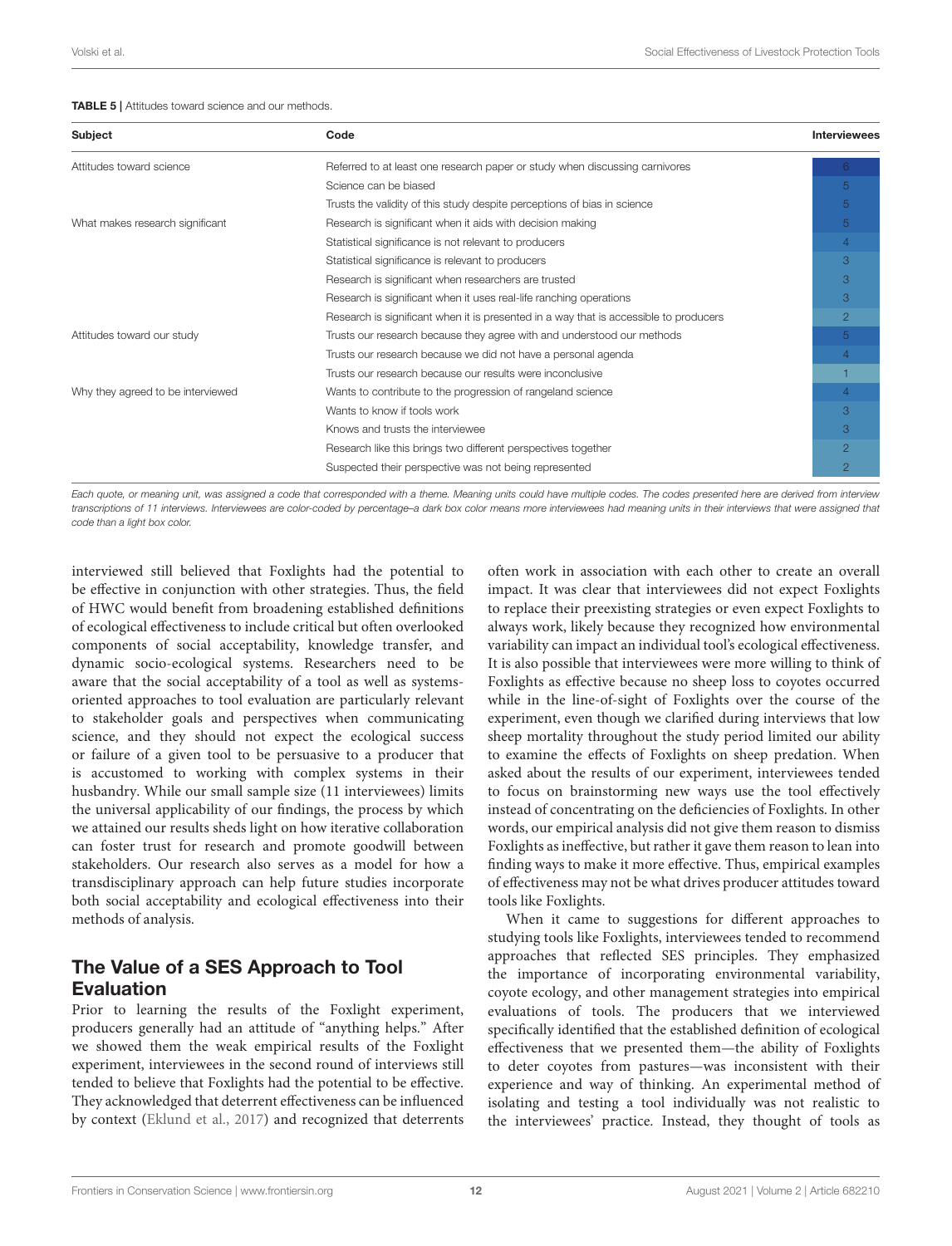part of a complex and dynamic system that demanded an adaptive toolkit. This means that scientific reductionism does not always align with livestock producers' systems-oriented approaches to husbandry. We instead recommend systemsoriented evaluations of non-lethal tools, such as testing tools in combination as well as adjusting research variables to incorporate what producers identify as important. Analyzing multiple tools at once may enable producers to cycle through tools throughout the year, thus only applying tools when they can be most effective and avoiding habituation. Two interviewees also speculated that using Foxlights in combination with other tools and strategies would further allow coyotes to expect the association between risk and light through a process of "sensitization" [\(Blumstein,](#page-14-17) [2016;](#page-14-17) [Gaynor et al., 2020\)](#page-15-31).

Whether using multiple tools to sensitize carnivores or prevent habituation, few studies have examined multiple tools at once, but those that have offer promising results (Espuno et al., [2004;](#page-15-32) [Lance et al., 2010;](#page-15-33) [Garrote et al., 2015;](#page-15-34) Manoa and Mwuara, [2016;](#page-15-35) [Miller et al., 2016;](#page-15-8) [Moreira-Arce et al., 2018\)](#page-15-7). For example, the Wood River Wolf Project used a range of nonlethal strategies and deterrents, including Foxlights, to lower sheep predation at sites in Idaho by 90% [\(Stone et al., 2017\)](#page-16-34). The project operated on the assumption that no single deterrent can effectively reduce conflict, and the results revealed that tools must be consistently rotated, adapted to an ever-changing context, and analyzed holistically [\(Martin, 2020\)](#page-15-13). Producers at HREC were actively employing other strategies throughout our study, something that potentially served as a confounding factor in this experiment, and our results would have benefitted from analyzing Foxlights in combination with other techniques (see **[Supplementary Materials](#page-14-11)** for further discussion on the empirical results).

Research variables in future evaluations of non-lethal tools should better incorporate both the environmental and social factors that producers identify as important. Our study supports previous research that has found misalignment between producer perspectives on effectiveness and empirical analyses (Lance et al., [2010;](#page-15-33) [Teague et al., 2013;](#page-16-35) [Ohrens et al., 2019b\)](#page-15-36). Management efforts should focus on bridging these domains of scientific and producer knowledge to inform decision-making. For example, another study involving HREC producers and their perceptions of risk demonstrated how the integration of producer perspectives into empirical assessments was essential to understanding coyote activity and deterrent use across a livestock operation [\(McInturff et al., 2020\)](#page-15-29). We suggest that researchers select response variables that are informed by the interests of the stakeholders, not just what researchers can, or choose to, measure.

# The Role of Social Effectiveness in Producer Decision Making

Our finding that ecological effectiveness alone is not enough to alter producers' attitudes builds off the work of [Brunson \(1992\)](#page-14-18), who revealed how an overreliance on technical information can be detrimental to social acceptability for multiple reasons that our findings support, including: stakeholders are often already educated on the technical aspects of a subject, scientific jargon can alienate producers, overreliance on one "right answer" can fail to account for environmental heterogeneity, and that science cannot resolve differences of opinions that correspond with belief systems. Furthermore, livestock producers make decisions through holistic considerations of production dynamics by relying on both technical and cultural knowledge transfer. For example, a producer may learn about system dynamics from older generations of ranchers, their own experience of their land, and from scientific sources. Most importantly, producers intentionally engage with diverse knowledge sources when it comes to understanding the socio-ecological systems they operate within [\(Wilmer and Fernández-Giménez, 2015\)](#page-16-13). The fact that scientific demonstrations of a tool's ecological effectiveness serve as only one source of information among many for producers underscores the need to incorporate social acceptability into tool evaluations.

Several elements that contribute to social acceptability were brought up in interviews. Interviewees emphasized that the messenger of scientific findings is important because there must be trust in who recommends a tool (Section Social Trust). In our study site, as for much of the American West, social trust between agricultural producers and scientists is low (Bonnie et al., [2020\)](#page-14-19). Over half of the interviewees held negative attitudes toward science, which perhaps explains why other producers often serve as their most reputable source of information. But after working with us through multiple rounds of interviews, producers began coming to us for more information and discussion, demonstrating that research itself can build social trust if stakeholder perspectives are meaningfully included in the process. For example, all three of interviewees that worked at HREC expressed their suspicion of bias in science. Yet all three were among the interviewees who stated that they trusted the validity of our research, perhaps because they either played a role in the design of the experiment's methods, witnessed the research onsite, or like the other interviewees, participated in iterative interviews. When working with producers, researchers need to acknowledge their own positionality and account for the various ways they may be perceived. Investing in truly participatory science with stakeholders at multiple checkpoints throughout an experiment will both foster trust and address the perception that science or conservation can be biased or exclusionary (Hazzah et al., [2019\)](#page-15-37). These findings underscore the value of stakeholder collaboration in informing social trust and social acceptability.

The role of attitudes, values, and systems in informing social acceptability also manifested in interviews. Interviewees elaborated on their personal values and identities, and how their attitudes toward lethal or non-lethal control often influenced their decision on whether to adopt certain methods (Section Attitudes and Values). They tended to express positive or negative attitudes toward the recent value shift in the American West. For example, when asked if the way rangelands are being managed is changing, one interviewee stated, "Over the course of time in California, people's emotions have taken over common sense. They let emotions drive their votes, and their votes have taken away all the effective means to control these predators. And that's the biggest frustration you have when you live in California."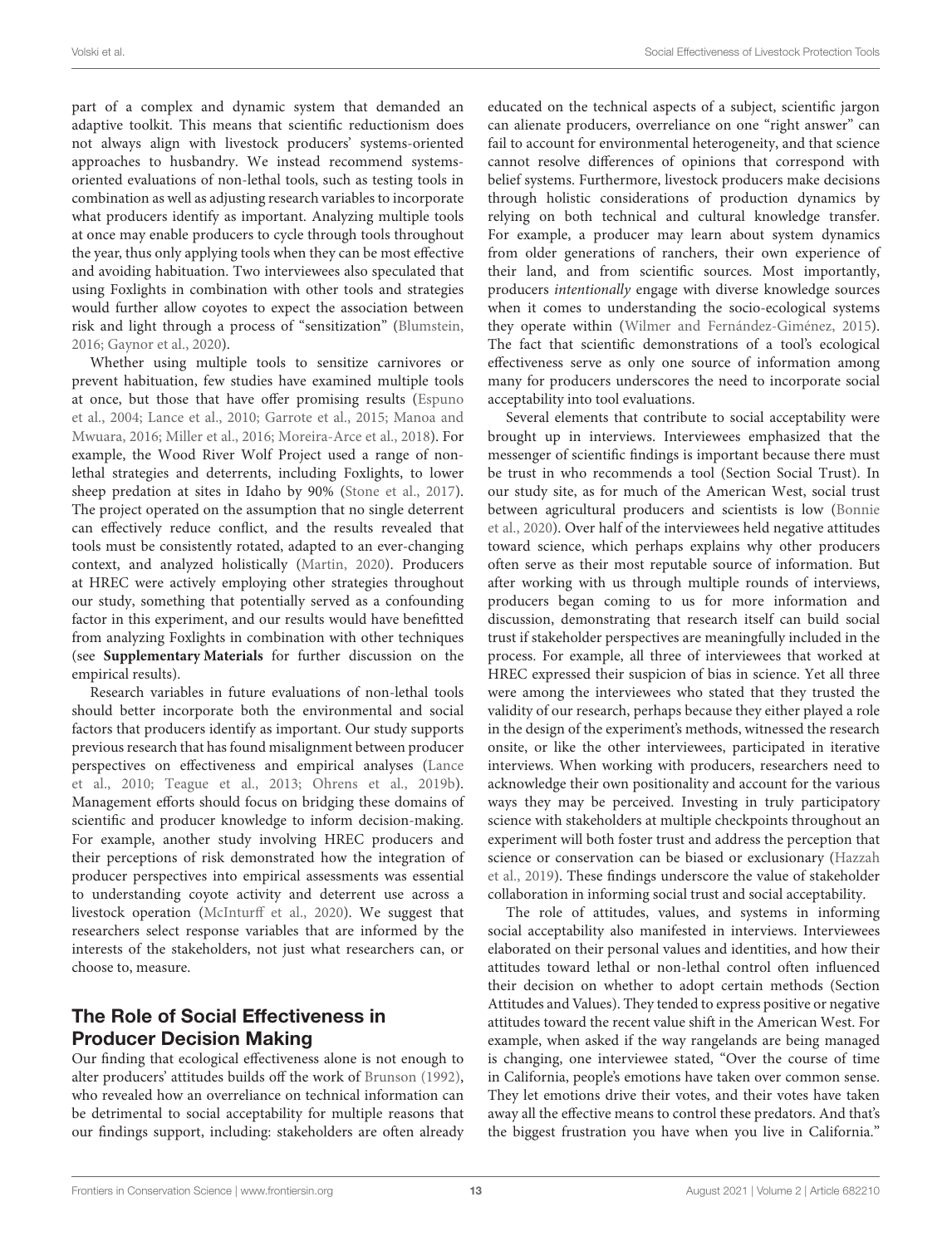Alternatively, a different interviewee on the same subject stated, "[The change] is a very emotional issue for a lot of these old guys. This is a human problem. It comes down to a sense of entitlement that this landscape should never challenge us and we should not have to coexist." Furthermore, the relevance of contexts and systems in informing social acceptability was certainly demonstrated within the interviews, as interviewees emphasized again and again the importance of systems-oriented examinations of HWC that account for available alternatives and environmental variability (Section Context and Systems).

Interviewees also described how they incorporated various ways of knowing into their decision-making process and relied on social networks (Section Information Transfer and Research Process). Our network sampling technique for contacting new interviewees may have even enabled us to access this knowledge network throughout our research process. As one interviewee stated, "There are people on the leading edge who are reaching out to other places and publications and are choosing [tools] they want to try. And then maybe there's enough of those people that it becomes a critical mass and then they push back on the mainstream [means of control]. It's pretty fascinating how knowledge transfers and how ideas spread." It is possible that some of our interviewees were opinion leaders on the "leading edge" of new technologies [\(Lubell et al., 2013\)](#page-15-23), especially those that answered the question of "Why did you agree to be interviewed?" with statements that expressed their desire to either learn about new potential solutions or contribute to the progression rangeland science. We also found that social pressure from other producers played an important role in information transfer, although pressure only seemed to act on either lethal or non-lethal strategies but not between individual tools. Most interviewees emphasized that the public does not support lethal strategies, which is consistent with other studies (Naughton-Treves et al., [2003;](#page-15-38) [Wolf et al., 2017;](#page-16-36) [Diaz et al., 2020\)](#page-14-20). Sometimes this pressure made interviewees inclined to select non-lethal tools, as one interviewee stated, "I think we're going to lose more and more of the lethal tools. And so it's really important to develop other tools that can work." In other cases, pressure had the opposite effect, as another interviewee stated, "I feel like if you give into the gimmick [and use non-lethal tools], then it's kind of a slippery slope and you're kind of giving up your option of really doing what really should happen." And finally, not only is there implicit evidence to suggest that our integrative research process that was built around producer participation contributed to the social acceptability of this tool, but producers explicitly stated that our transdisciplinary methods increased the credibility of this project (Section Information Transfer and Research Process).

Our findings also revealed how HWC mitigation has both economic and psychological dimensions within a given "taskscape," which is a social construction of a landscape that accounts for the lives, work, and practices that imbue the material landscape with meaning (Section Attitudes and Values). It is difficult, and perhaps impossible, to address one of these dimensions without acknowledging the other. For example, when asked how much they liked coyotes, one interviewee said, "I would [rate] coyotes zero. I've just seen so much gore and violence that it ceases to even be about money. It's about suffering." Livestock losses are also often unevenly distributed in space and time, obscuring the full impact. Uncertainty, and especially chronic uncertainty, has costs of its own. To exemplify this point, another interviewee said, "I'm always in a state of paranoia about that. And that's just the life of the shepherd. I hear any coyotes and I'm just like outside in my pajamas with my flip flops, trying to figure out where the sounds are coming from." While a loss of 1–3% of sheep crop to predation at our study site is a fairly standard industry loss, HREC producers explained that every predation event is a direct income loss of anywhere from \$150–\$500 per animal for producers, affects their job performances, and carries an emotional toll. These findings speak to the larger point illustrated by our research—ecological or economic data aren't the only forces driving attitudes when it comes to making decisions surrounding livestock loss and predation prevention. Strictly ecological or economic interpretations of the effectiveness of livestock protection tools will miss vital human dimensions, especially regarding social acceptability.

#### Recommendations

We recommend that researchers adopt the same systemsoriented approaches already used by producers to both test tools and communicate findings. This may involve analyzing deterrents in concert, accounting for broader environmental factors, and incorporating research variables that influence social acceptability. Researchers should continue to test tools, but also work closely with producers to solicit feedback. Establishing lending libraries of tools and partnering with producers to collect data will allow researchers to learn from their knowledge and insight, build trust, provide exposure to tools, and lower the barriers that enable access to certain tools. In the same way that app developers use business techniques to let users trial apps and "break" them in the real world, scientists could implement a similar, iterative approach with non-lethal tools, especially given that producers quite reasonably want to experiment with tools for themselves before forming opinions [\(Hazzah et al., 2019\)](#page-15-37). We also recommend that our integrated and participatory approach be considered not just by other researchers, but also by land managers as part of their planning cycle. Land management agencies can use this iterative process to recognize a problem, identify potential solutions from stakeholder opinion and scientific literature, and then work toward a practical solution that is scientifically robust and culturally palatable. Establishing checkpoints with stakeholders along the way will allow managers to determine which solutions have social effectiveness, both in terms of solving the problem and aligning with stakeholder values. Work like this is already underway: the Wolf Advisory Group (WAG) within the Washington Department of Fish and Wildlife guides efforts to reduce conflict between wolves and livestock by inviting stakeholders from diverse backgrounds to participate within an inclusive decision-making framework [\(Wiles et al., 2011\)](#page-16-37). Such approaches can guide tool adoption and promote sound practices, ultimately supporting conservation as well as livestock production goals. Examining systems-oriented approaches, account for social acceptability, and enabling practitioners test things for themselves may have much higher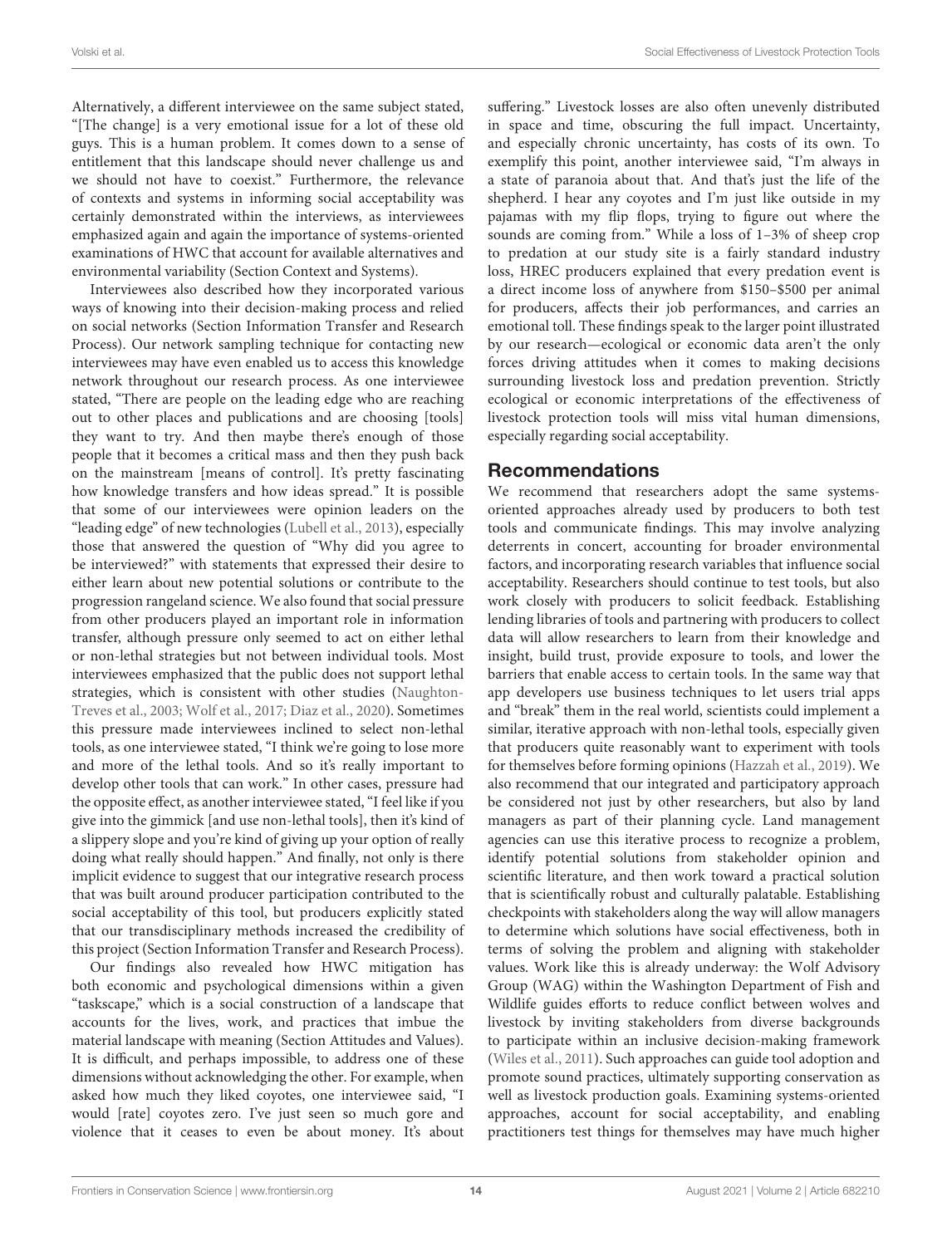yields for the future of coexistence than endless science on particular tools.

### DATA AVAILABILITY STATEMENT

The raw data supporting the conclusions of this article has been made available by the authors in the **[Supplementary Material](#page-14-11)**. Additional data will be made available by the authors, without undue reservation, upon request.

### ETHICS STATEMENT

The studies involving human participants were reviewed and approved by University of California, Berkeley Committee for Protection of Human Subjects (CPHS) and Office for Protection of Human Subjects (OPHS). The participants provided their written informed consent to participate in this study. Ethical review and approval was not required for the animal study because no animals were captured or handled, and the Foxlight experiment was non-invasive. Written informed consent was obtained from the owners for the participation of their animals in this study.

# AUTHOR CONTRIBUTIONS

LV, AM, and KG contributed to the conception and design of the empirical study. LV, AM, KG, VY, and JB contributed to the conception and design of the qualitative interviews. KG, AM, and LV performed the statistical analysis. LV organized

### **REFERENCES**

- <span id="page-14-16"></span>Agostinelli, C., and Lund, U. (2017). R Package 'Circular': Circular Statistics (Version 0.4-93). Avalilable online at: [https://r-forge.r-project.org/projects/](https://r-forge.r-project.org/projects/circular/) [circular/](https://r-forge.r-project.org/projects/circular/) (accessed June 1, 2021).
- <span id="page-14-5"></span>Baker, P. J., Boitani, L., Harris, S., Saunders, G., and White, P. C. L. (2008). Terrestrial carnivores and human food production: impact and management. Mamm. Rev. 38, 123–166. doi: [10.1111/j.1365-2907.2008.00122.x](https://doi.org/10.1111/j.1365-2907.2008.00122.x)
- <span id="page-14-3"></span>Barnes, M. (2015). Livestock Management for Coexistence with Large Carnivores, Healthy Land and Productive Ranches. People and Carnivores. Bozeman, MT. Avalilable online at: [https://wolfwatcher.org/wp-content/uploads/2015/09/](https://wolfwatcher.org/wp-content/uploads/2015/09/Livestock-Manangement-for-Coexistence-with-Large-Carnivores-Healthy-Land-Productive-Ranches.pdf) [Livestock-Manangement-for-Coexistence-with-Large-Carnivores-Healthy-](https://wolfwatcher.org/wp-content/uploads/2015/09/Livestock-Manangement-for-Coexistence-with-Large-Carnivores-Healthy-Land-Productive-Ranches.pdf)[Land-Productive-Ranches.pdf](https://wolfwatcher.org/wp-content/uploads/2015/09/Livestock-Manangement-for-Coexistence-with-Large-Carnivores-Healthy-Land-Productive-Ranches.pdf) (accessed July 20, 2021).
- <span id="page-14-12"></span>Bengtsson, M. (2016). How to plan and perform a qualitative study using content analysis. Nurs. Plus Open 2, 8–14. doi: [10.1016/j.npls.2016.01.001](https://doi.org/10.1016/j.npls.2016.01.001)
- <span id="page-14-2"></span>Berger, K. M. (2006). Carnivore-Livestock conflicts: effects of subsidized predator control and economic correlates on the sheep industry. Conserv. Biol. 20, 751–761. doi: [10.1111/j.1523-1739.2006.00336.x](https://doi.org/10.1111/j.1523-1739.2006.00336.x)
- <span id="page-14-4"></span>Bergstrom, B. J. (2017). Carnivore conservation: shifting the paradigm from control to coexistence. J. Mammal. 98, 1–6. doi: [10.1093/jmammal/gyw185](https://doi.org/10.1093/jmammal/gyw185)
- <span id="page-14-0"></span>Berkes, F., and Folke, C (Eds). (2003). Navigating Social-Ecological Systems: Building Resilience for Complexity and Change. New York, NY: Cambridge University Press.
- <span id="page-14-17"></span>Blumstein, D. T. (2016). Habituation and sensitization: new thoughts about old ideas. Anim. Behav. 120, 255–262. doi: [10.1016/j.anbehav.2016.05.012](https://doi.org/10.1016/j.anbehav.2016.05.012)
- <span id="page-14-19"></span>Bonnie, R., Diamond, E. P., and Rowe, E. (2020). Understanding Rural Attitudes Toward the Environment and Conservation in America. Durham, NC: Nicholas Institute for Environmental Policy Solutions; Duke University.
- <span id="page-14-18"></span>Brunson, M. W. (1992). Professional bias, public perspectives, and communication pitfalls for natural resource managers. Rangelands 14, 292–295.

the database, conducted and analyzed interviews, and wrote the first draft of the manuscript. KG, AM, and LV performed the statistical analysis. AM, KG, VY, and JB wrote sections of the manuscript. All authors contributed to manuscript revision, read, and approved the submitted version.

# FUNDING

This research was supported by the UC Hopland Research and Extension Center, which provided the equipment used in this study. KG was supported by a National Science Foundation Graduate Research Fellowship, the National Center for Ecological Analysis and Synthesis, and the Schmidt Science Fellows program, in partnership with the Rhodes Trust. Publication was supported by the UC Santa Barbara Library Open Access Publishing Fund.

# ACKNOWLEDGMENTS

We thank all interviewees for their participation in the study. We also thank the staff at the Hopland Research and Extension Center, especially Kim Rodrigues, Alison Smith, Jim Lewers, and John Bailey, for their participation and support.

# SUPPLEMENTARY MATERIAL

<span id="page-14-11"></span>The Supplementary Material for this article can be found [online at: https://www.frontiersin.org/articles/10.3389/fcosc.](https://www.frontiersin.org/articles/10.3389/fcosc.2021.682210/full#supplementary-material) 2021.682210/full#supplementary-material

- <span id="page-14-10"></span>Brunson, M. W. (1996). A definition of "social acceptability" in ecosystem management. United States Department of Agriculture Forest Service General Technical Report PNW, Portland, OR, 7–16.
- <span id="page-14-7"></span>Bruskotter, J. T., and Wilson, R. S. (2014). Determining where the wild things will be: using psychological theory to find tolerance for large carnivores. Conserv. Lett. 7, 158–165. doi: [10.1111/conl.12072](https://doi.org/10.1111/conl.12072)
- <span id="page-14-15"></span>Burnham, K. P., and Anderson, D. R. (2002). Model Selection and Multimodel Inference: A Practical Information-Theoretic Approach. Model selection and Multimodel inference, 2nd Edn. New York, NY: Springer.
- <span id="page-14-13"></span>Carlson, S. C. (2018). Poaching as a Sociological Phenomenon: Constructed Crossroads and Conflicts Among the People and Pachyderms of Sub-Saharan Africa. (Doctoral dissertation), Athens, OH: Ohio University.
- <span id="page-14-6"></span>Carter, N. H., and Linnell, J. D. C. (2016). Co-Adaptation is key to coexisting with large carnivores. Trends Ecol. Evol. 31, 575–578. doi: [10.1016/j.tree.2016.05.006](https://doi.org/10.1016/j.tree.2016.05.006)
- <span id="page-14-8"></span>Decker, D. J., Riley, S. J., and Siemer, W. F (Eds). (2012). Human Dimensions of Wildlife Management, 2nd Edn. Baltimore, MD: The Johns Hopkins University Press.
- <span id="page-14-14"></span>DeVault, T. L., Kubel, J. E., Glista, D. J., and Rhodes, O. E. Jr. (2008). Mammalian hazards at small airports in Indiana: impact of perimeter fencing. Hum. Wildlife Conflicts 2, 240–247. Available online at: [https://digitalcommons.unl.edu/hwi/](https://digitalcommons.unl.edu/hwi/45) [45](https://digitalcommons.unl.edu/hwi/45)
- <span id="page-14-20"></span>Diaz, M. V., Simonetti, J. A., and Zorondo-Rodriguez, F. (2020). Social acceptability of management actions for addressing difference conflict scenarios between humans and wildlife in Patagonia. Hum. Dimen. Wildlife 25, 1–16. doi: [10.1080/10871209.2020.1678079](https://doi.org/10.1080/10871209.2020.1678079)
- <span id="page-14-1"></span>Dickman, A. J. (2010). Complexities of conflict: the importance of considering social factors for effectively resolving human-wildlife conflict. Anim. Conserv. 13, 458–466. doi: [10.1111/j.1469-1795.2010.00368.x](https://doi.org/10.1111/j.1469-1795.2010.00368.x)
- <span id="page-14-9"></span>Dietsch, A. M., Manfredo, M. J., Sullivan, L., Bruskotter, J. T., and Teel, T. L. (2019). "A multilevel, systems view of values can inform a move towards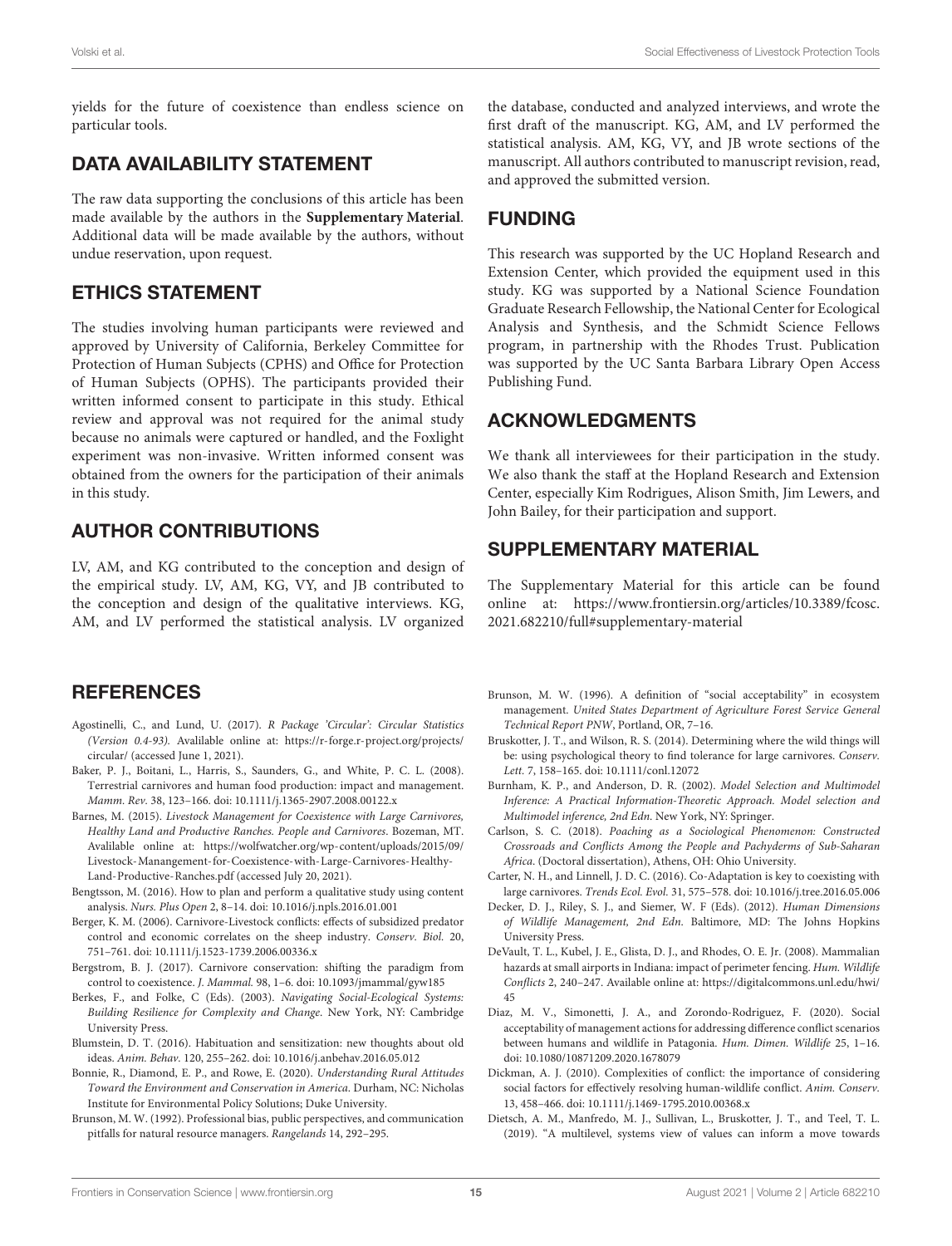human-wildlife coexistence," in Human Wildlife Interactions: Turning Conflict into Coexistence, eds B. Frank, J. A. Glikman, and S. Marchini (Cambridge: Cambridge University Press), 20–44. doi: [10.1017/9781108235730.005](https://doi.org/10.1017/9781108235730.005)

- <span id="page-15-30"></span>Dorning, J., and Harris, S. (2019). The challenges of recognising individuals with few distinguishing features: Identifying red foxes vulpes vulpes from cameratrap photos. PLoS ONE 14:e0216531. doi: [10.1371/journal.pone.0216531](https://doi.org/10.1371/journal.pone.0216531)
- <span id="page-15-12"></span>Drury, R., Homewood, K., and Randall, S. (2011). Less is more: the potential of qualitative approaches in conservation research. Anim. Conserv. 14, 18–24. doi: [10.1111/j.1469-1795.2010.00375.x](https://doi.org/10.1111/j.1469-1795.2010.00375.x)
- <span id="page-15-9"></span>Eklund, A., López-Bao, J. V., Tourani, M., Chapron, G., and Frank, J. (2017). Limited evidence on the effectiveness of interventions to reduce livestock predation by large carnivores. Sci. Rep. 7:2097. doi: [10.1038/s41598-017-02323-w](https://doi.org/10.1038/s41598-017-02323-w)
- <span id="page-15-26"></span>Elo, S., and Kyngäs, H. (2008). The qualitative content analysis process. J. Adv. Nurs. 62, 107–115. doi: [10.1111/j.1365-2648.2007.04569.x](https://doi.org/10.1111/j.1365-2648.2007.04569.x)
- <span id="page-15-32"></span>Espuno, N., Lequette, B., Poulle, M. L., Migot, P., and Lebreton, J. D. (2004). Heterogenous response to preventive sheep husbandry during wolf recolonization of the French alps. Wildlife Soc. 32, 1195–1208. doi: 10.2193/ [0091-7648\(2004\)032\[1195:HRTPSH\]2.0.CO;2](https://doi.org/10.2193/0091-7648(2004)032[1195:HRTPSH]2.0.CO;2)
- <span id="page-15-0"></span>Estes, J. A., Terborgh, J., Brashares, J. S., Power, M. E., Berger, J., Bond, W. J., et al. (2011). Trophic downgrading of planet earth. Science 333, 301–306. doi: [10.1126/science.1205106](https://doi.org/10.1126/science.1205106)
- <span id="page-15-34"></span>Garrote, G., Lopez, G., Ruiz, M., de Lillo, S., Bueno, J. F., and Simon, M. A. (2015). Effectiveness of electric fences as a means to prevent Iberian lynx (Lynx pardinus) predation on lambs. J. Mammal. 26, 61–62. doi: [10.4404/hystrix-26.1-10957](https://doi.org/10.4404/hystrix-26.1-10957)
- <span id="page-15-31"></span>Gaynor, K. M., Cherry, M. J., Gilbert, S. L., Kohl, M. T., Larson, C. L., Newsome, T. M., et al. (2020). An applied ecology of fear framework: linking theory to conservation practice. Anim. Conserv. 24, 308–321. doi: [10.1111/acv.12629](https://doi.org/10.1111/acv.12629)
- <span id="page-15-27"></span>Graneheim, U. H., Lindgren, B. M., and Lundman, B. (2017). Methodological challenges in qualitative content analysis: a discussion paper. Nurse Educ. Today 56, 29–34. doi: [10.1016/j.nedt.2017.06.002](https://doi.org/10.1016/j.nedt.2017.06.002)
- <span id="page-15-16"></span>Hartel, T., Scheele, B., Tamim Vanak, A., Rozylowicz, L., Linnell, J. D. C., and Ritchie, E. G. (2019). Mainstreaming human and large carnivore coexistence through institutional collaboration. Conserv. Biol. 33, 1256–1265. doi: [10.1111/cobi.13334](https://doi.org/10.1111/cobi.13334)
- <span id="page-15-37"></span>Hazzah, L., Chandra, S., and Dolrenry, S. (2019). "Leaping forward: the need for innovation in wildlife conservation," in Human Wildlife Interactions: Turning Conflict into Coexistence, eds B. Frank, J.A. Glikman, and S. Marchini (Cambridge: Cambridge University Press), 85–106. doi: [10.1017/9781108235730.020](https://doi.org/10.1017/9781108235730.020)
- <span id="page-15-18"></span>Hiroyasu, E. H. T., Miljanich, C. P., and Anderson, S. E. (2019). Drivers of support: The case of species reintroductions with an ill-informed public. Hum. Dimens. Wildlife 24, 401–417. doi: [10.1080/10871209.2019.1622055](https://doi.org/10.1080/10871209.2019.1622055)
- <span id="page-15-20"></span>Ingold, T. (2000). The Perception of the Environment: Essays in Livelihood, Dwelling and Skill. New York, NY: Routledge.
- <span id="page-15-3"></span>Inskip, C., and Zimmermann, A. (2009). Human-felid conflict: a review of patterns and priorities worldwide. Oryx 43:18. doi: [10.1017/S003060530899030X](https://doi.org/10.1017/S003060530899030X)
- <span id="page-15-22"></span>Kachergis, E., Derner, J., Roche, L., Tate, K., Lubell, M., Mealor, R., et al. (2013). Characterizing wyoming ranching operations: natural resource goals, management practices and information sources. Nat. Resourc. 4, 45–54. doi: [10.4236/nr.2013.41005](https://doi.org/10.4236/nr.2013.41005)
- <span id="page-15-10"></span>Knapp, C. N. K., and Fernandez-Gimenez, M. E. (2009). Knowledge in practice: documenting rancher local knowledge in northwest colorado. Rangeland Ecol. Manage. 62, 500–509. doi: [10.2111/08-175.1](https://doi.org/10.2111/08-175.1)
- <span id="page-15-33"></span>Lance, N. J., Breck, S. W., Sime, C., Callahan, P., and Shivik, J. A. (2010). Biological, technical, and social aspects of applying electrified fladry for livestock protection from wolves (Canis lupus). Wildlife Res. 37, 708–714. doi: [10.1071/WR10022](https://doi.org/10.1071/WR10022)
- <span id="page-15-24"></span>Larson, S., McGranahan, D. A., and Timm, R. M. (2016). The marin county livestock protection program: 15 years in review. Proc. Verteb. Pest Conf. 27:8. doi: [10.5070/V427110695](https://doi.org/10.5070/V427110695)
- <span id="page-15-6"></span>Lennox, R. J., Gallagher, A. J., Ritchie, E. G., and Cooke, S. J. (2018). Evaluating the efficacy of predator removal in a conflict-prone world. Biol. Conserv. 224, 277–289. doi: [10.1016/j.biocon.2018.05.003](https://doi.org/10.1016/j.biocon.2018.05.003)
- <span id="page-15-1"></span>Lischka, S. A., Teel, T. L., Johnson, H. E., Reed, S. E., Breck, S., Don Carlos, A., et al. (2018). A conceptual model for the integration of social and ecological

information to understand human-wildlife interactions. Biol. Conserv. 225, 80–87. doi: [10.1016/j.biocon.2018.06.020](https://doi.org/10.1016/j.biocon.2018.06.020)

- <span id="page-15-11"></span>Lozano, J., Olszańska, A., Morales-Reyes, Z., Castro, A. A., Malo, A. F., Moleón, M., et al. (2019). Human-carnivore relations: a systematic review. Biol. Conserv. 237, 480–492. doi: [10.1016/j.biocon.2019.07.002](https://doi.org/10.1016/j.biocon.2019.07.002)
- <span id="page-15-23"></span>Lubell, M. N., Cutts, B. B., Roche, L. M., Hamilton, M., Derner, J. D., Kachergis, E., et al. (2013). Conservation program participation and adaptive rangelands decision-making. Rangeland Ecol. Manage. 66, 609–620. doi: [10.2111/REM-D-13-00025.1](https://doi.org/10.2111/REM-D-13-00025.1)
- <span id="page-15-4"></span>Lute, M. L., Carter, N. H., Lopez-Bao, J. V., and Linnell, J. D. C. (2018). Conservation professionals agree on challenges to coexisting with large carnivores but not on solutions. Biol. Conserv. 218, 223–232. doi: [10.1016/j.biocon.2017.12.035](https://doi.org/10.1016/j.biocon.2017.12.035)
- <span id="page-15-19"></span>Manfredo, M. J., Teel, T. L., Sullivan, L., and Dietsch, A. M. (2017). Values, trust, and cultural backlash in conservation governance: the case of wildlife management in the United States. Biol. Conserv. 214, 303–311. doi: [10.1016/j.biocon.2017.07.032](https://doi.org/10.1016/j.biocon.2017.07.032)
- <span id="page-15-17"></span>Manfredo, M. J., Vaske, J. J., and Decker, D. J. (1995). "Human dimensions of wildlife management: basic concepts," in Wildlife and Recreationists: Coexistence Through Management and Research, eds R. L. Knight and K. J Gutzwiller (Covelo, CA: Island Press), 33–50.
- <span id="page-15-35"></span>Manoa, D. O., and Mwuara, F. (2016). Predator-proof bomas as a tool in mitigating human-predator conflict in loitokitok sub-county, Amboseli Region of Kenya. Nat. Resourc. 7, 28–39. doi: [10.4236/nr.2016.71003](https://doi.org/10.4236/nr.2016.71003)
- <span id="page-15-13"></span>Martin, J. V. (2020). Peace in the valley? Qualitative insights on collaborative coexistence from the wood river wolf project. Conserv. Sci. Pract. 3:e197. doi: [10.1111/csp2.197](https://doi.org/10.1111/csp2.197)
- <span id="page-15-29"></span>McInturff, A., Miller, J. R. B., Gaynor, K. M., and Brashares, J. S. (2020). Patterns of coyote predation on sheep in California: a socio-ecological approach to mapping risk of livestock-predator conflict. Conserv. Sci. Pract. 3:e175. doi: [10.1111/csp2.175](https://doi.org/10.1111/csp2.175)
- <span id="page-15-5"></span>McManus, J. S., Dickman, A. J., Gaynor, D., Smuts, B. H., and Macdonald, D. W. (2015). Dead or alive? Comparing costs and benefits of lethal and nonlethal human–wildlife conflict mitigation on livestock farms. Oryx 49, 687–695. doi: [10.1017/S0030605313001610](https://doi.org/10.1017/S0030605313001610)
- <span id="page-15-21"></span>Mertens, D. M. (2015). Mixed methods and wicked problems. J. Mix. Methods Res. 9, 1–6. doi: [10.1177/1558689814562944](https://doi.org/10.1177/1558689814562944)
- <span id="page-15-8"></span>Miller, J. R. B., Stoner, K. J., Cejtin, M. R., Meyer, T. K., Middleton, A. D., and Schmitz, O. J. (2016). Effectiveness of contemporary techniques for reducing livestock depredations by large carnivores. Wildl. Soc. Bull. 40, 806–815. doi: [10.1002/wsb.720](https://doi.org/10.1002/wsb.720)
- <span id="page-15-7"></span>Moreira-Arce, D., Ugarte, C. S., Zorondo-Rodriguez, F., and Simonetti, J. A. (2018). Management tools to reduce carnivore-livestock conflicts: current gap and future challenges. Rangeland Ecol. Manage. 71, 389–394. doi: [10.1016/j.rama.2018.02.005](https://doi.org/10.1016/j.rama.2018.02.005)
- <span id="page-15-2"></span>Muhly, T. B., and Musiani, M. (2009). Livestock depredation by wolves and the ranching economy in the Northwestern US. Ecol. Econ. 68, 2439–2450. doi: [10.1016/j.ecolecon.2009.04.008](https://doi.org/10.1016/j.ecolecon.2009.04.008)
- <span id="page-15-15"></span>Naha, D., Chaudhary, P., Sonker, G., and Sathyakumar, S. (2020). Effectiveness of non-lethal predator deterrents to reduce livestock losses to leopard attacks within a multiple-use landscape of the Himalayan region. PeerJ 8:e9544. doi: [10.7717/peerj.9544](https://doi.org/10.7717/peerj.9544)
- <span id="page-15-38"></span>Naughton-Treves, L., Grossberg, R., and Treves, A. (2003). Paying for tolerance: rural citizens' attitudes toward wolf depredation and compensation. Conserv. Biol. 17, 294–312. doi: [10.1111/j.1523-1739.2003.00060.x](https://doi.org/10.1111/j.1523-1739.2003.00060.x)
- <span id="page-15-28"></span>Neale, J. C. C., Sacks, B. N., Jaeger, M. M., and McCullough, D. R. (1998). A comparison of bobcat and coyote predation on lambs in north-coastal California. J Wildlife Manage 55, 32–37. doi: [10.2307/3802346](https://doi.org/10.2307/3802346)
- <span id="page-15-25"></span>Noy, C. (2008). Sampling knowledge: the hermeneutics of snowball sampling in qualitative research. Int. J. Soc. Res. Methodol. 11, 327–344. doi: [10.1080/13645570701401305](https://doi.org/10.1080/13645570701401305)
- <span id="page-15-14"></span>Ohrens, O., Bonacic, C., and Treves, A. (2019a). Non-lethal defense against predators: Flashing lights deter puma attacks in Chile. Front. Ecol. Environ. 17, 32–38. doi: [10.1002/fee.1952](https://doi.org/10.1002/fee.1952)
- <span id="page-15-36"></span>Ohrens, O., Santiago-Ávila, F. J., and Treves, A. (2019b). "The twin challenges of preventing real and perceived threats to human interests." in Human Wildlife Interactions: Turning Conflict into Coexistence, eds B. Frank, J. A.